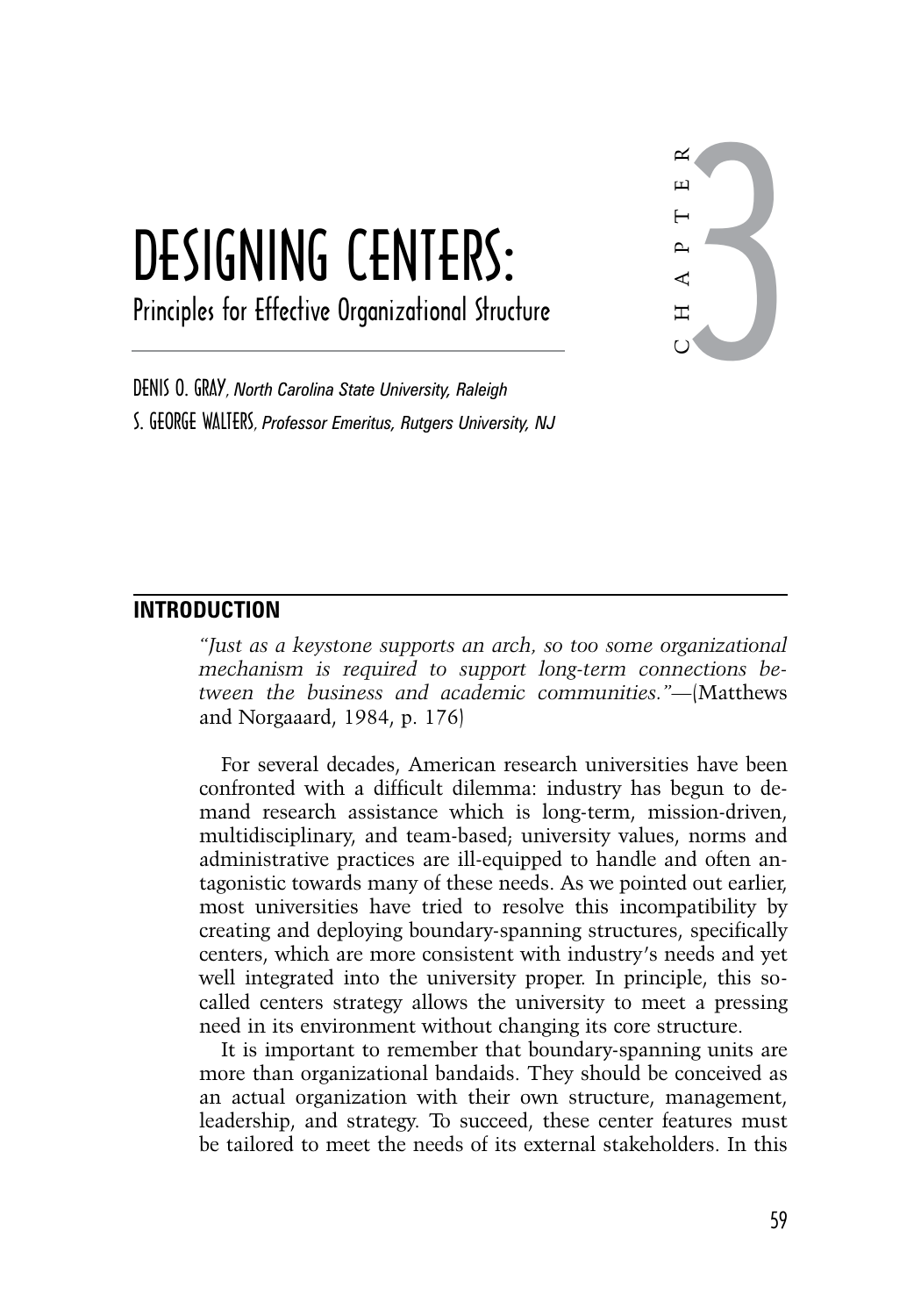chapter we focus our attention on the most visible and stable organizational feature of a center, its structure.

# **What Is Structure?**

Hall (1977) has drawn an analogy between organizations and buildings. For instance, all buildings have relatively static and stable structural features, including beams, interior walls, passageways, roofs, that dictate the movements and activities of people within the building and within specific rooms. In similar fashion, all organizations have structural features that dictate activities and interactions of organizational participants.

In the context of a center, structure asks: Where would this unit report within the university? Who would report to whom? How would center reporting relationships affect traditional reporting relationships? How would various tasks be defined and allocated? How would priorities be set and decisions made? How would activities and interactions within this unit and between this unit and the university, industry and sponsor groups be coordinated? Structure is important because it encompasses many aspects of a center we can deliberately create; it shapes activities and processes and thereby influences the achievement of organizational goals.

While organizational theorists tend to differ somewhat on specific dimensions of structure, for our purposes, we will use Robbins (1990), who summarizes structure into complexity, centrality, and formality.

## **Complexity**

The extent of differentiation within an organization: horizontal, or the division of labor, degree of horizontal separation between units; vertical, the depth of the organizational hierarchy; and spatial differentiation, the geographic location of offices and personnel.

### **Centralization**

The "degree to which the formal authority to make discretionary choices is concentrated in an individual, unit, or level (usually high in the organization)." (Robbins, 1990, p. 106.) Centralization can vary within a given unit or organization based on the kind of decision involved (e.g., some decisions may be centralized, others decentralized). Decision-making is also a multi-step process. Discretion early-on in decision-making contributes to decentralization.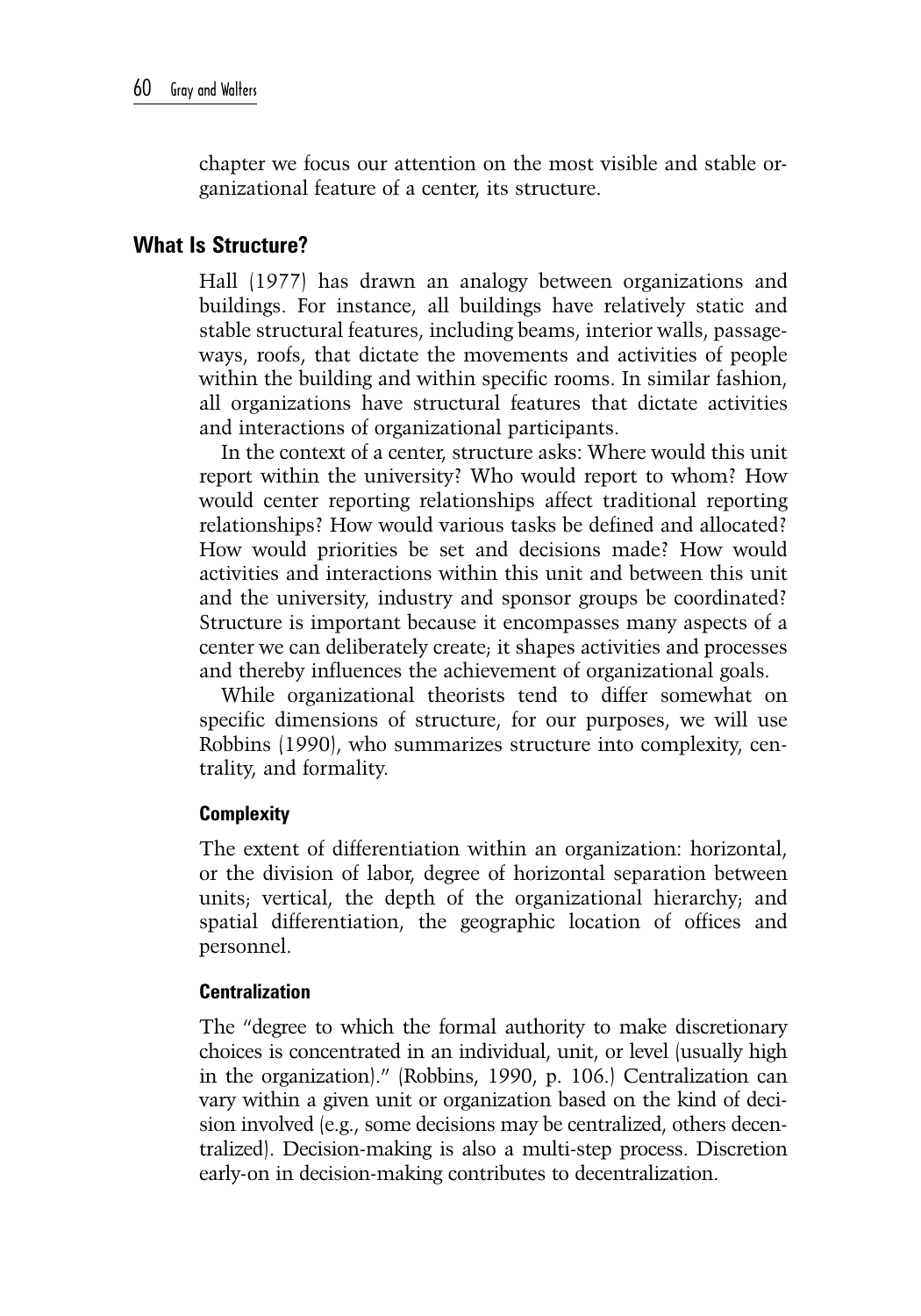#### **Formality**

The degree to which an organization relies on rules and procedures to direct and standardize the behavior of its members. Formality can vary across jobs and functions and is manifested in job descriptions, rules, policies and procedures. Formalization can also be accomplished by *unwritten* and implicit norms and expectations or can be "internalized" within members by virtue of professionalization.

## **Design Principle for I/UCRC Structure**

Designing an organization involves choices. There is no single ideal organization. Thus, most organizational theorists adopt a contingency approach to design issues, arguing that organizational features including structure, strategy, and goals depend on a number of factors.

For instance, complex organizations are better equipped to handle large, diverse and far flung tasks, but may strain a manager's span of control and require greater coordination and communication. Centralization increases control and in some instances efficiency, but usually has a negative effect on speed of decisions, collaboration, and motivation. Formal structures tend to be more predictable and easy to manage but also tend to be less flexible and innovative.

Fortunately, center designers face a relatively common context of small size, demand for innovative scientific work, a complex and fast-changing environment, and a goal of conducting and transferring high-quality industry-relevant research in a highly professional and individualistic culture. This has allowed centers to use similar structures.

#### **Complexity**

Because most centers are relatively small, the structure for an I/UCRC is simple. Figure 3-1 shows vertical differentiation is limited to an administrative function, management by the Center Director, and research.

Horizontal differentiation is also limited. Although the center's research is typically grouped by problem areas, the research function (staffed by a faculty member and graduate students) also exhibits little differentiation.<sup>3</sup> Most centers have faculty from a single university, so spatial differentiation has tended to be quite limited.

 ${}^{3}$ Even when these factors are taken into account, most theorists argue principle of "equifinality," more than one structure achieves the same result.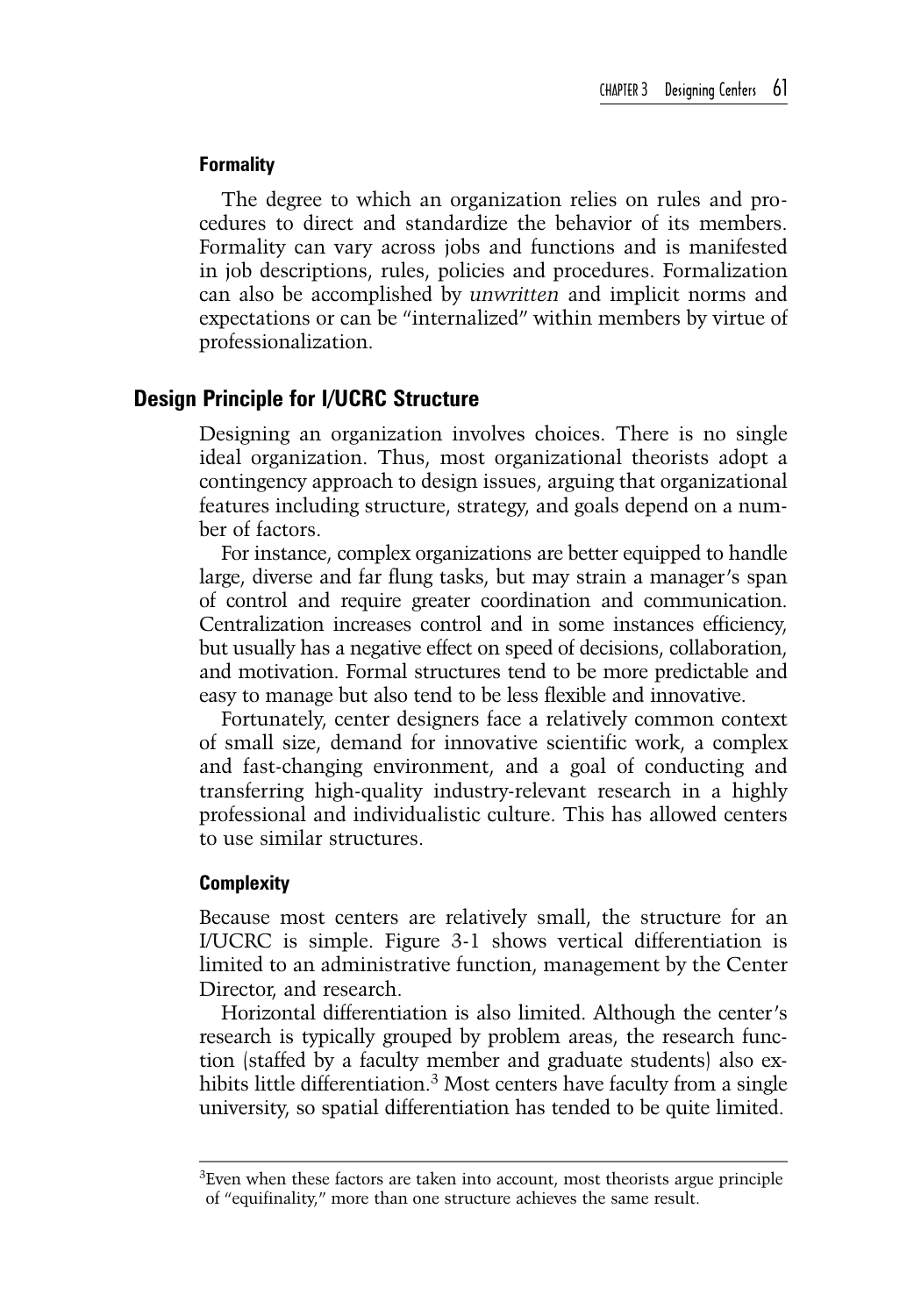

Probably the most noteworthy element of the organizational chart is the presence of a number of external linkages: an Industrial Advisory Board (IAB) comprised of one representative from each member company, an Academic Advisory Committee (AAC) which represents center academic and administration interests.

 Not every center fits these recommendations. In fact, an increasing number of I/UCRCs have grown quite large or have added geographically remote research sites. Structural modifications necessitated by these situations are not great and are described in Chapter 11.

## **Centralization**

Centralization of decision making within a center depends on the kind of decision. According to our research, I/UCRCs follow a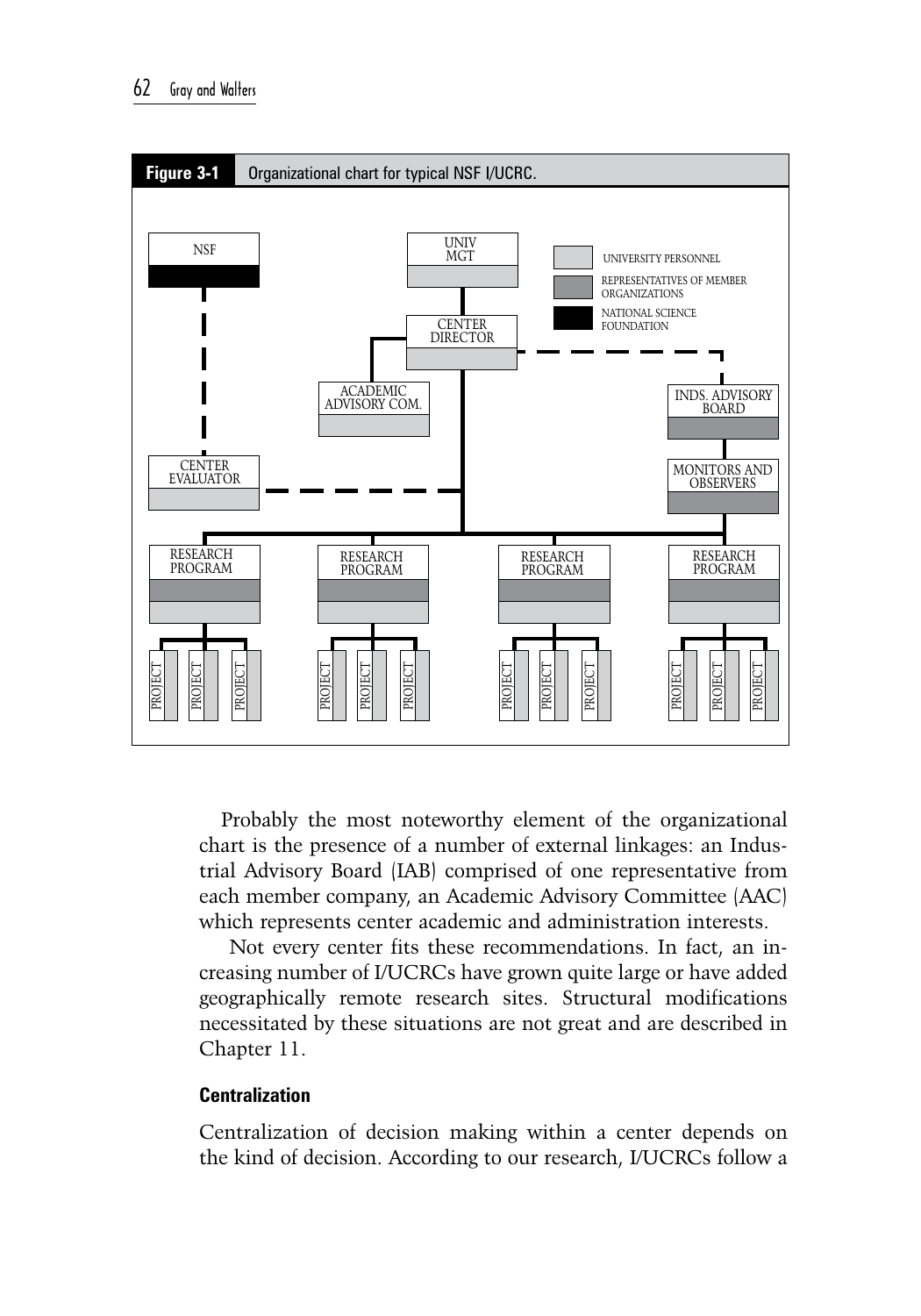fairly consistent and relatively effective pattern of decision making (Gray & Gidley, 1987). First, many administrative matters can and probably should be routinized and centralized with the Center Director having considerable discretion. Strategic matters including planning of the research program and project selection should be carried out in a participatory manner but with industrial sponsors making the final recommendation. This approach also helps prevent the Center Director from conflict of interest among his/her colleagues. In similar fashion, operational research decisions should involve considerable discussion and participation but ultimately should be made at the lowest level possible (e.g., project level).

Obviously, there are occasions when centers will want to deviate from some or all of these guidelines. Some Center Directors prefer to make administrative decisions with considerable colleague collaboration (see Chapter 10). Under certain circumstances such as loss of an IAB member or faculty, the Center Directors should reorder research priorities.

### **Formality**

Formalization can make a center predictable and reliable; it can also make it rigid, inflexible, and bureaucratic. I/UCRCs have addressed this paradox by varying the amount of formalization by function and job. Formalization is high for I/UCRCs when the university center and the sponsor interact, moderate within the administrative function and low within the research and external linkage functions.

 An overview of the organizational design of a typical I/UCRC shows a simple structure centralized on strategic issues but very decentralized on research operations, formal at the top and at its industrial network, but low in formalization of the research function. Most of these features can be observed in the organizational chart for a typical I/UCRC (Figure 3-1). Interestingly, the recommended structure for a center bears a strong resemblance to the organic structure observed in many innovative organizations (Tornatzky and Fleischer, 1990).

While these principles provide a rough outline for designing a center (see Figure 3-2), "the devil is in the details." In the next section we describe specific structural features that help define the I/UCRC model.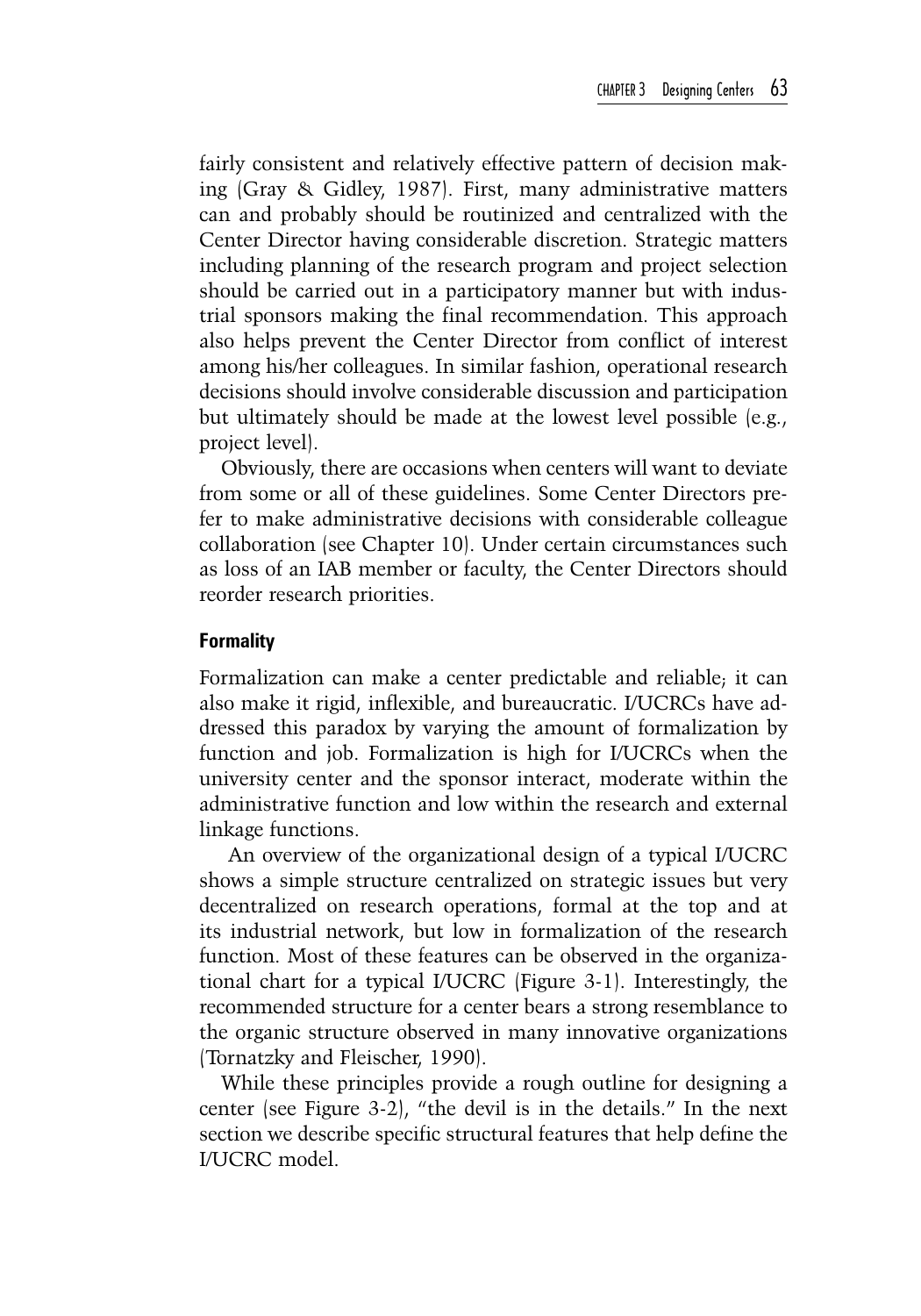| Figure 3-2<br>Design principles for an I/URC. |                                             |  |  |
|-----------------------------------------------|---------------------------------------------|--|--|
| <b>Structural Dimension/Feature</b>           | <b>Structural Implications</b>              |  |  |
| Complexity                                    |                                             |  |  |
| Small Size (Employees, Sites)                 | Low General Complexity                      |  |  |
| <b>Multiple Stakeholders</b>                  | <b>Higher Complexity (Linkage Function)</b> |  |  |
| Centralization                                |                                             |  |  |
| <b>Bureaucratic Host</b>                      | Centralized (Administrative)                |  |  |
| <b>Multiple Customers</b>                     | Centralized (Strategic)                     |  |  |
| Knowledge Creation                            | Decentralized (Research)                    |  |  |
| <b>Consortial Arrangement</b>                 | Decentralized (Strategic)                   |  |  |
| Formality                                     |                                             |  |  |
| <b>Research and Development</b>               | Low Formality (Research)                    |  |  |
| Competitive; Fast Changing                    | Low Formality (Research)                    |  |  |
| <b>Bureaucratic Host</b>                      | <b>High Formality (Administrative)</b>      |  |  |
| <b>Intellectual Property</b>                  | High Formality (Sponsor Interface)          |  |  |
| Level of Professionalism                      | Low Formality (Research)                    |  |  |
| Government-sponsorship                        | High Formality (Administrative)             |  |  |

## **Center Functions, Roles and Responsibilities**

## **University Administration**

An I/UCRC must report somewhere within the university's hierarchy. Over 85 percent of I/UCRCs operating during 1996, reported to a dean's level or higher. And for good reason. Centers are by definition multidisciplinary, boundary-spanning units which may create turf problems among academic units or require dispensation from standard university operating procedure. As a consequence, it is important for a center to report as high within the university hierarchy as possible (dean's level when faculty come from different departments or provost when faculty span across colleges). Reporting at a high level has a number of benefits. Specifically, it increases the chances that a center and its faculty won't get caught up in parochial department turf battles; the responsible university official will have authority, and, it is hoped, the inclination to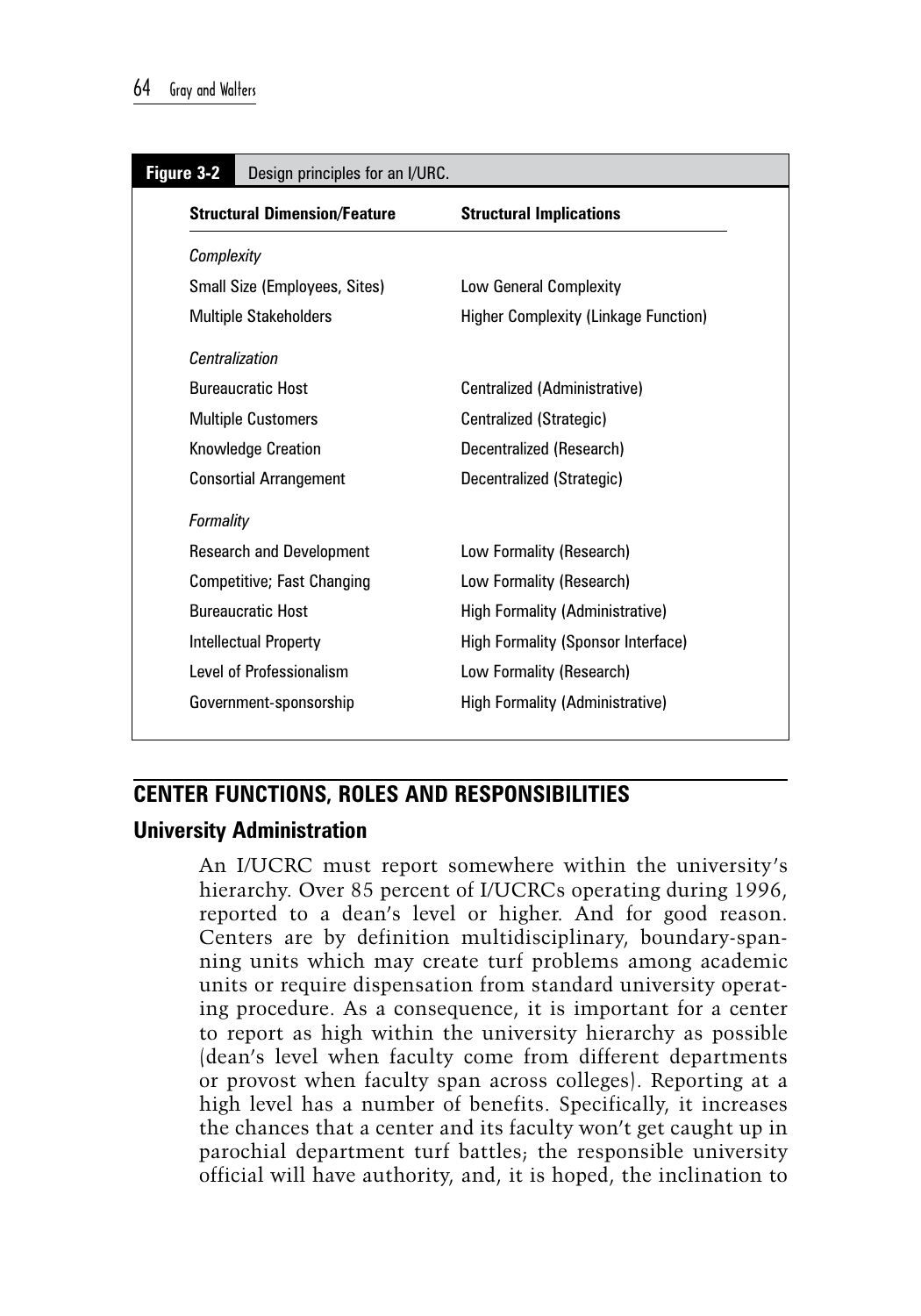give the center a certain degree of autonomy; the center will be in line with other units when discretionary resources are being handed out.

It's worth noting that while a center may find itself above departmental politics, most researchers don't. As faculty members, most directors and center researchers are members of academic departments. They report to department heads, are reviewed by senior faculty for promotion and tenure and must publish in journals recognized by their discipline. While serious problems appear to be rare, directors who control more resources than their department head, and young untenured faculty who are expected to publish in disciplinary journals, are well advised to be sensitive to conflicts.

#### **Responsible University Official**

The center reports to an official within the university hierarchy who has authority over policies and procedures, decisions about the research programs, and allocation of resources. While the role played by this administrator varies from university to university, few become involved in the direct management of the center or second-guess the research priorities of the IAB. In fact, most limit themselves to monitoring, oversight, including ensuring that the center maintains high standards with respect to education and research, ensuring that the center follows established university procedures, and coordinates with departments and other centers. These responsibilities usually are accomplished by reviewing center reports and planning documents, reviewing and responding to the feedback and recommendations from the IAB, and conducting periodic reviews.

Some administrators go beyond this relatively benign role and become strong advocates for centers and see them as *opportunities* for significantly increasing extramural research and enhancing the university's reputation. Such individuals may dispense with various rules by waiving or reducing overhead rates or using non-traditional criteria such as intellectual property to evaluate center faculty. They assist in recruiting industry members, and try to enhance a center's capabilities when they allocate faculty positions to departments. Research indicates that the presence of such an individual contributes to a center's success (Gray, Stewart, et al., 1991).

#### **Academic Advisory Committee (AAC)**

If it ain't broke, don't fix it. If you don't have a problem, don't *convene your AAC. —* Anonymous Center Director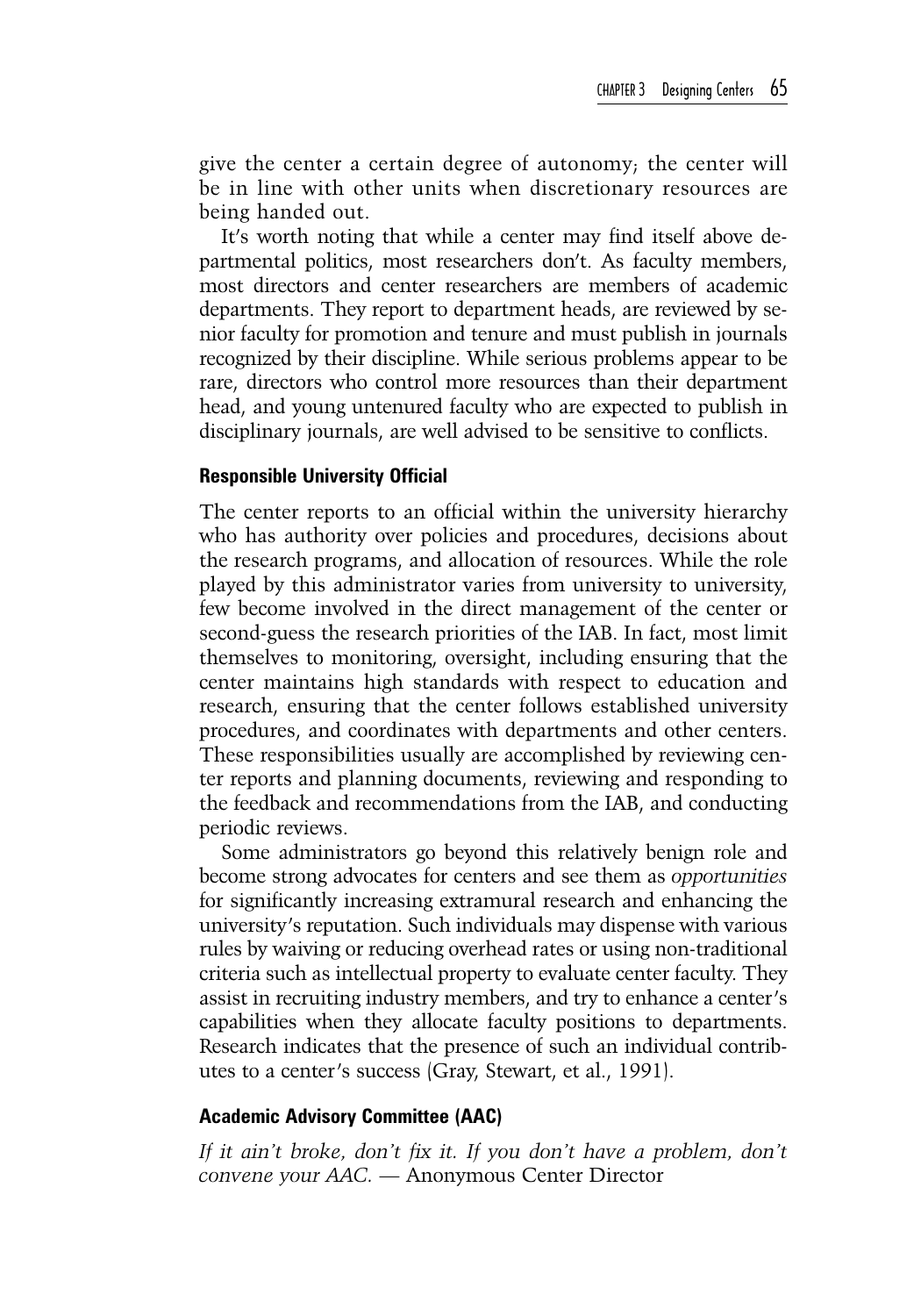The Academic Advisory Committee serves as a linkage mechanism for advice and feedback about operations, policy, and research issues between the university's academic core and the Center Director and the responsible university official. It typically includes academic department heads or deans involved in the center and relevant university administrators. AACs are essential when formulating center policies and procedures, when major policy changes occur and when a major problem occurs. As a center matures and policies and procedures become routinized, the AAC's role diminishes. Many successful I/UCRCs have never convened the AAC once they were established.

## **Center Administration**

Depending upon their size, centers can function successfully with only a Center Director and an administrative assistant. However, the scope and complexity of their required tasks are enormous.

### **Center Director**

The key role to center success. S/he is responsible for the management and administration of internal operations, the research program and recruitment of industrial sponsors. A sample job description is provided in Figure 3-3. We recommend that the directorship be a full-time position. Unfortunately, because of budgetary constraints, this has become a luxury only a few NSF funded I/UCRCs can afford. While centers have functioned with part-time directors, the center may lose its technical direction or membership base. Shouldering what is a full-time Center Director's job on a part-time basis can result in burnout and a perception among one's colleagues that you are not sharing equally in departmental duties (Gray, et al., 1991). This probably contributes to the high turnover rate among Directors within the NSF I/UCRC Program.

If budgetary restrictions rule out a full-time director, one is left with two options: either hire a professional-level administrative assistant, or share or delegate some of the responsibilities with other faculty. The latter option is discussed in Chapter 10.

### **Administrative Assistant**

Most centers have an administrative assistant who reports to the Center Director. How this position is defined and filled has tremendous impact on the Center Director's workload and the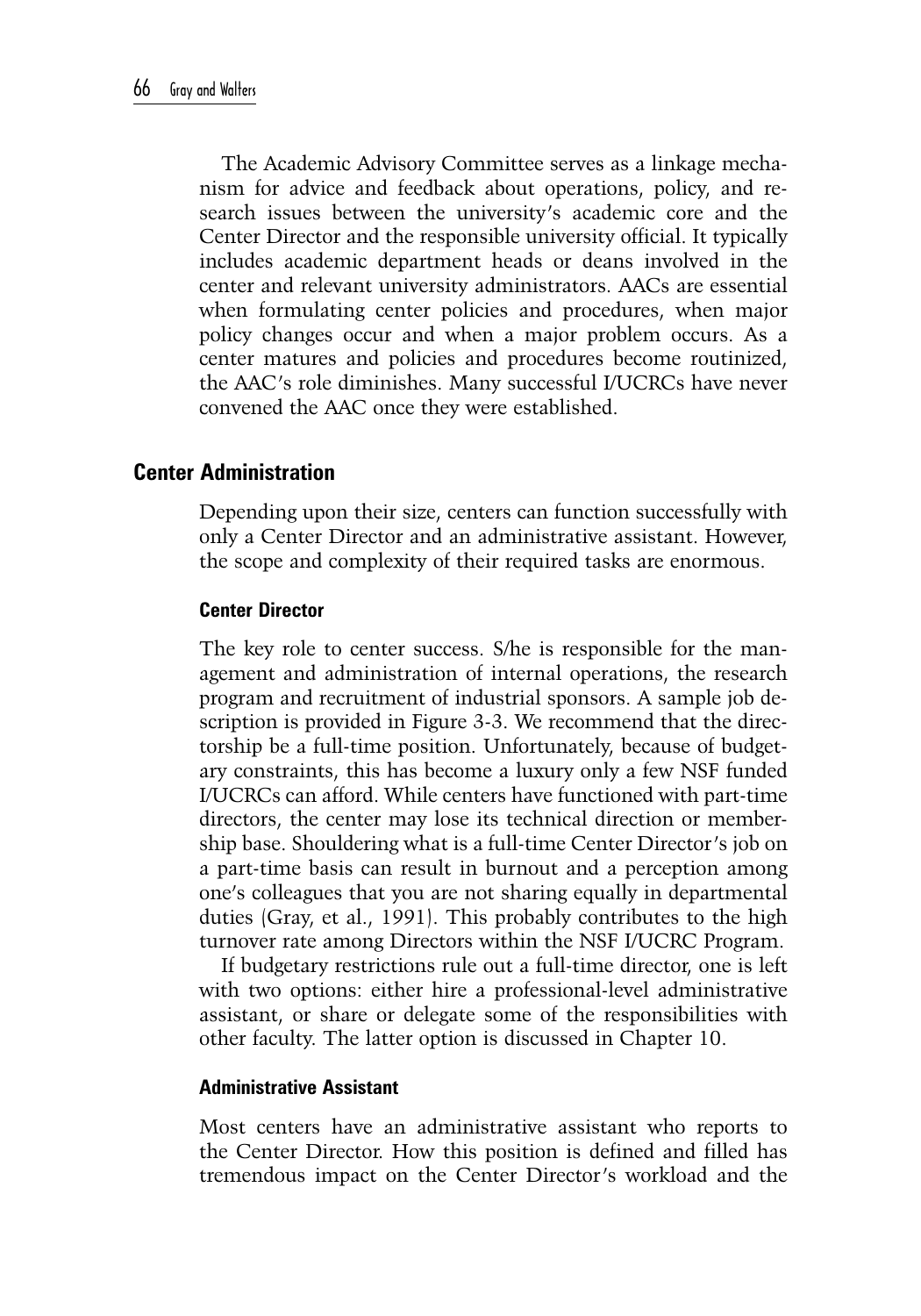#### **Figure 3-3** Sample job description—Center Director.

- $\blacksquare$  Reports to the responsible university representative.
- Responds to recommendations from the Industrial Advisory Board.
- Responsible for the management and administration of internal operations of the center including:
	- Budget control,
	- Maintenance of the center databases, records, and publications,
	- Organization of the semi-annual meetings,
	- Preparation of the center annual report, completion of surveys and reports required by a NSF and university administrations.
- **Responsible for the management and administration of research operations of the center** including:
	- Preparation and implementation of the center's long-range plan and research plan,
	- Monitoring and oversight of research projects.
- Responsible for the management and administration of external operations of the center including:
	- Coordination of industry recruiting efforts,
	- Facilitation of technology transfer to member firms,
	- Preparation of public relations materials.
- Responsible for communication and coordination among all center operations.

center's success. Administrative assistant responsibilities vary from basic secretarial and clerical duties to primary responsibility for budgets and much of the center's internal management and operations. In some centers, administrative assistants have even assumed some recruitment responsibility and become associate directors. Obviously, duties depend upon the qualifications of the incumbent, grade-level, and salary of the position. Some centers may find it necessary to "create" or improvise a brand new university job description in order to hire a professional level administrative assistant.

## **Evaluator**

NSF I/UCRC program administration requires all centers to include an evaluator who collects information by observation and surveys of IAB members and faculty. Evaluators provide objective feedback on center processes and outcomes to assist in refining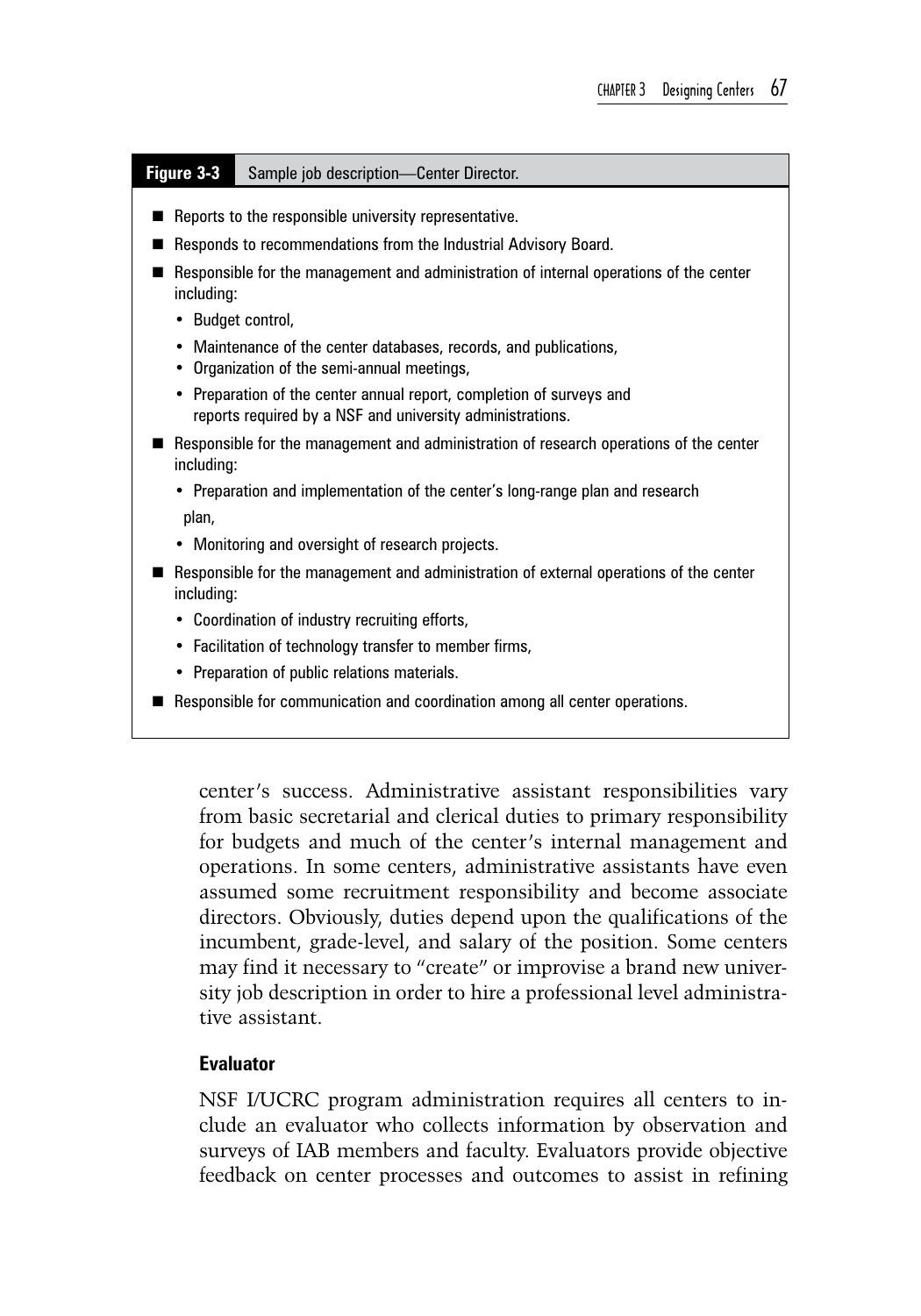operations and to anticipate problems. Because of the experience they have acquired over the years, some evaluators are used by their directors as management and organizational development consultants. The evaluator typically is a faculty member from another department on campus and is supported by NSF. The role and responsibilities of the evaluator are described in Chapter 8.

## **Research**

The research project is the fundamental work unit of any center. However, in order for a center to succeed, it must offer industry more than tangentially related research projects often found within academic departments or university institutes and laboratories. Centers must offer sponsors a coherent collection of industry-relevant, multidisciplinary research projects which exhibit cross-fertilization and demonstrate synergy. In order to accomplish this goal, I/UCRC's core research (which is selected by a consensus of all members and supported by membership fees) is typically organized within program areas and by research project. When properly managed, a center research project should operate like a virtual-team, comprised of university and industrial contributors.

## **Program Areas**

Program areas are research projects which have been grouped around a coherent theme, led by an area coordinator. As Figure 3-4 shows, a program area may be organized around either purely scientific or industrial themes. It is critical that program areas reflect the interests and capabilities of available faculty and have relevance to the center's industrial members. Further, since most centers do not have the resources to cover all of the topics which might interest their sponsors, it is important that its research areas be complementary and provide an opportunity for synergy. Program areas usually emerge over time.

Center program area teams are *ad hoc* and loose rather than the highly structured teams observed in industrial research organizations. This flexible approach produces cross-fertilization across related projects and seems better suited to a university-based consortia for a number of reasons: it allows greater flexibility in addressing emerging needs or opportunities, it allows greater flexibility in capitalizing on the interests and talents of current and new faculty, and is consistent with an organizational culture where faculty can be encouraged but not ordered to work on a given project or topic.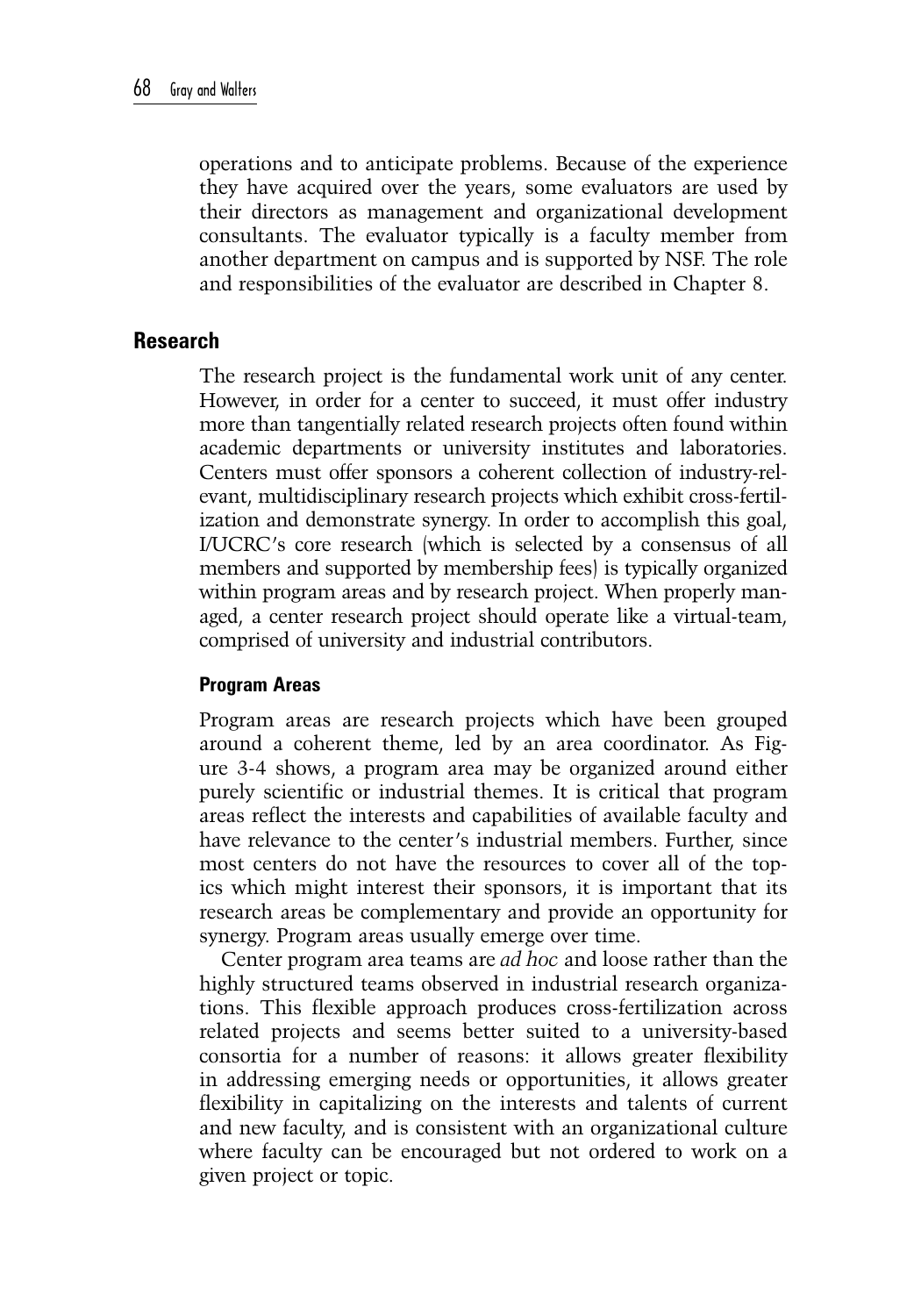#### **Figure 3-4** Typical I/UCRC research areas.

#### **Center for Non-destructive Evaluation**

- **Ultrasonics**
- Electromagnetic measurement
- **Image enhancement techniques**
- **Microfocus radiography**

#### **Center for Grinding Research and Development**

- Grinding machine and grinding process dynamics
- Truing and dressing of grinding wheels
- Thermal aspects of the grinding process
- Grinding fluid studies

#### **Berkeley Sensor and Actuator Center**

- Scientific fundamentals
- Fabrications techniques
- **Microdevices for sensing and actuation**
- Integrated microsystems

#### **Center for Advanced Computing and Communications**

- $\blacksquare$  High speed networking
- Reliable fault-tolerant systems
- Digital communications
- **Distributed systems**
- **Image analysis**

#### **Area Coordinators**

Typically, one faculty member is designated coordinator for a center program area. While responsibilities vary, the role of a coordinator is that of a facilitator. The responsibilities of the area coordinator might include fostering communication and collaboration among projects, stimulating and facilitating development of new projects within the area, representing the area's research (current and proposed) to outside groups including the IAB and prospective industrial members. In some larger centers, an area coordinator might be responsible for some duties typically assumed by the director including monitoring project progress.

#### **Research Projects and Virtual Teams**

A typical project is carried out by a small team of researchers including one or several principal investigators (PIs) and researchers. Most PIs are tenure-track faculty or post-doctoral research associates. Most of the research is carried out by talented graduate students and frequently constitutes the student's thesis or dissertation.

Although center projects tend to be staffed like university research-as-usual, the highly interactive process used to develop, refine, and manage projects is designed to lead to a very different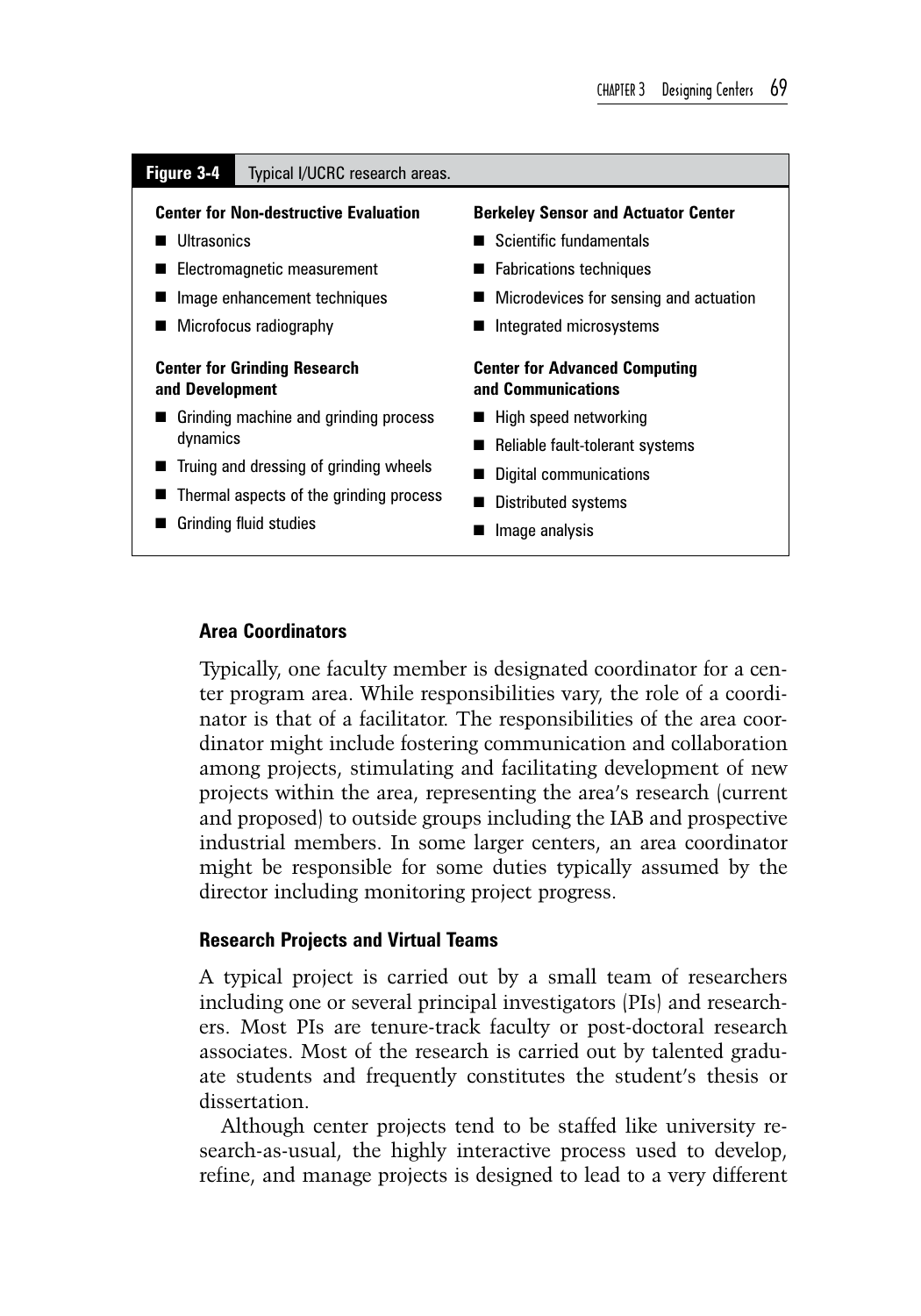product. First, project ideas are developed based on intensive interactions between investigators and industry and other university researchers, not by an isolated faculty member. These virtual teams are invariably multidisciplinary in composition. Further, funded projects have all passed the scrutiny and addressed the concerns of a team of industrial sponsors. In addition, projects are subject to at least semi-annual, if not ongoing, review by the same group of individuals, with refinements made as necessary. (See Chapter 5 for a more detailed description of the steps and transactions involved in project planning and management.)

Center projects sometimes involve actual bench-level collaboration with industrial colleagues. Such arrangements can work well and can be very profitable for both sides. Unfortunately, benchlevel collaboration is rare because of a reluctance by industry to encourage their researchers to take visiting scientists positions, lack of resources at centers to subsidize these arrangements, day-to-day pressures within industry which undermine part-time collaborations, and concerns about how to handle proprietary interests in shared projects. In spite of this, the rewards of such arrangements are great.

## **Principal Investigators and Researchers**

Most university PIs make technical decisions consistent with the research plan, supervise or carry out the research, operate within an established budget, and prepare reports. Centers ask more of their PIs. The PI is also the key member of the virtual research team, which includes industrial partners. As a consequence, center PIs communicate and cooperate with industrial sponsor representatives during every stage, from proposal development to post project completion to feasibility testing. As members of the center's research team, PIs also have responsibility for communicating and coordinating with other investigators within their program area and within the center. Finally, because most centers operate with a very lean administrative function, PIs also become actively involved in administrative duties like retention and recruitment efforts.

## **External Linkage Functions**

Centers exist in order to conduct industry-relevant research within the university and to facilitate transfer of the fruits of this work to industry. However, accomplishing both these objectives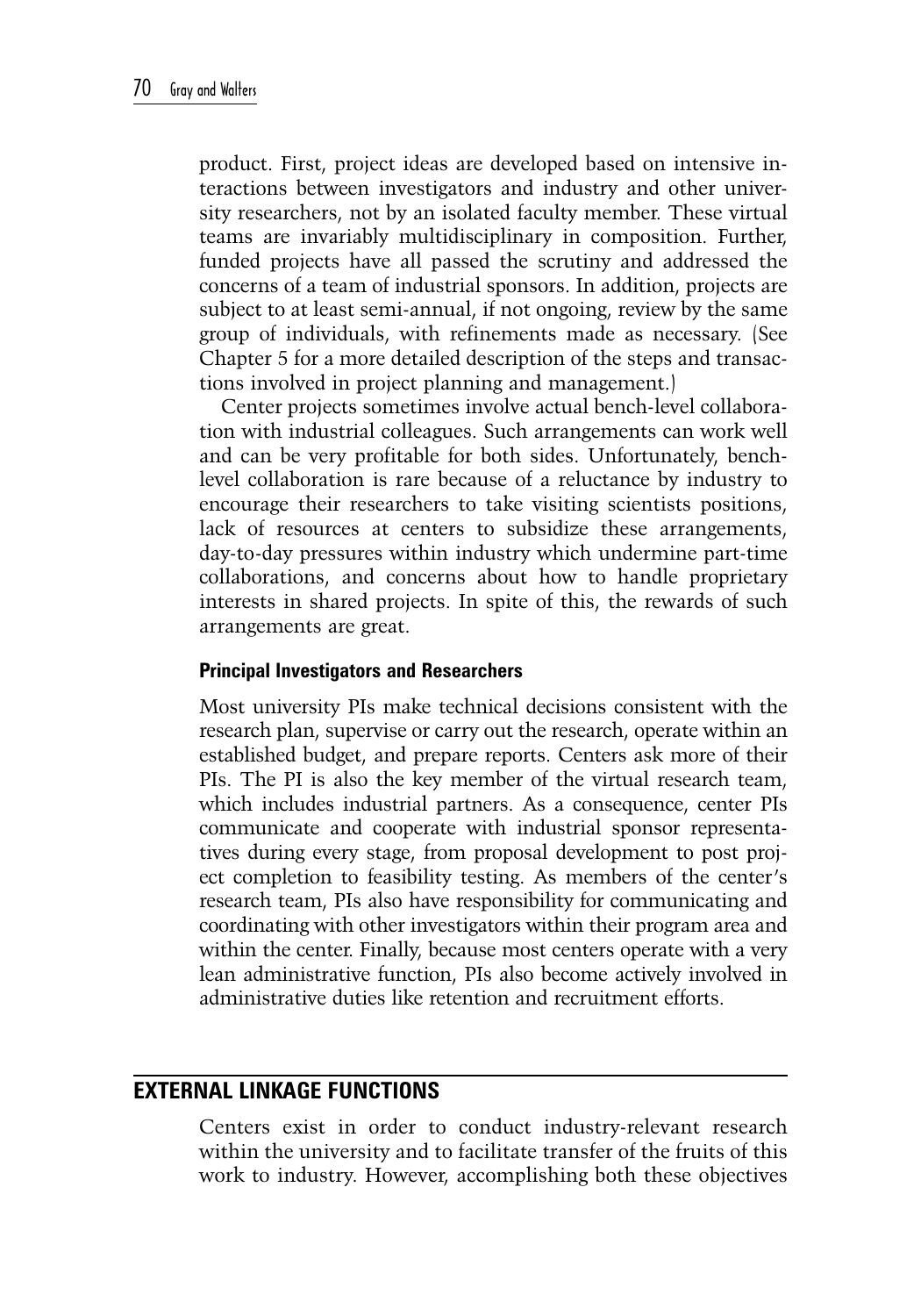within the context of a center is complicated by the fact centers involve a relationship with a consortium of firms rather than a single firm and often involve sponsorship by one or several government agencies. Not surprisingly, balancing the needs and interests of individual stakeholders can be a challenging task. As a consequence, the external linkage function of a center is probably the most critical and challenging element of its organizational structure. Within I/UCRCs, these challenges are met through the Industrial Advisory Board and through the roles of industrial member, industrial monitor and government member.

### **Industrial Advisory Board**

The IAB is a board of directors with one voting representative from each sponsor organization<sup>4</sup>. The IAB meets twice-a-year and makes recommendations on policy and research. IAB decisions are not binding on the university. However, because industry provides the vast majority of the center's financial support and because the areas in which industry can express its voice are clearly spelled out in the center's bylaws, IAB recommendations are usually upheld.

Although industry wields considerable influence over a center's research program, this has not meant applied, narrow, and short-term projects. Research on two different NSF-sponsored cooperative research models has shown that industry consortia give significantly higher priority to fundamental research and significantly lower priority to patents and product development than firms involved in one-on-one arrangements with the university (Gray, et al., 1986). Firms are reluctant to disclose specific shortterm problems to their competitors. In doing so, they may divulge proprietary or embarrassing information. Even if this were not the case, industrial sponsors avoid sharing resources to solve a problem specific to one of their competitors.

#### **Industrial Advisory Board Members**

IAB members represent the interests of their organization within the center. The typical IAB member is a manager in R&D, engineering, manufacturing, or similar function. They are responsible for reviewing and evaluating proposed and ongoing research proj-

<sup>4</sup>Some centers have affiliated members at a lower membership fee. Affiliate members may or may not have voting rights.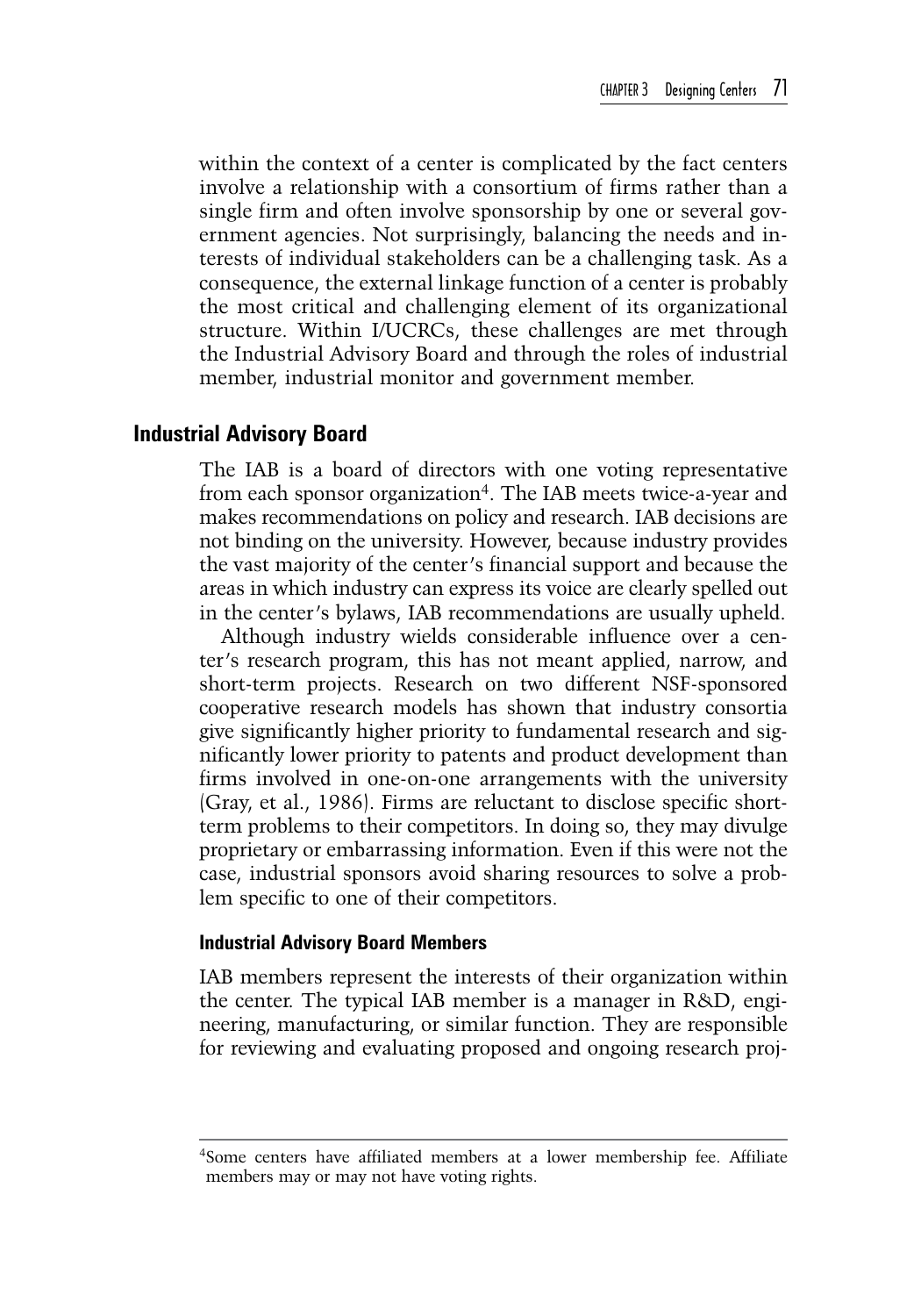ects, and acting as a gatekeeper for information and technology developed within the center. They are also responsible for casting the sponsor's vote on matters which affect policy or the center's research program. Since IAB members must periodically evaluate the value of center membership, it is desirable to have a board member who is an advocate for center membership.

The IAB selects a chairperson who runs the executive session of the IAB meeting and represents the IAB interests between semi-annual meetings. Chairs are elected from volunteers or are selected on some rotation scheme. Volunteers usually do the best job. Chairpersons can become very active in recruiting new members or in stimulating interest in projects.

## **Industrial Monitor**

Even the most motivated and technically talented IAB member has difficulty keeping up with all of the research projects covered by a typical center. As a consequence, most centers allow members to designate and send as many industrial monitors (usually benchlevel scientists) to meetings as they like. Some centers have found it useful to designate one or several monitors as project mentors. These individuals take a more active role in project guidance and knowledge and technology transfer. Since monitors are likely successors to your current IAB member, their interest and involvement should be a top priority.

## **NSF/Government**

While government agencies who join a center usually have all the rights as industrial members, NSF serves as an ex-officio (nonvoting) member of the IAB. Within the I/UCRC program, the NSF representative plays a much more active role. The responsibilities of the NSF representative include promotion and dissemination of the I/UCRC model, technical assistance on management and operations, and advocacy for the center to the university and industry.

# **Formalization: Governance, Policies and Procedures**

The final element of structure is formalization. As we noted, formalization can make a center predictable and reliable; it can also make it rigid, inflexible, and bureaucratic. I/UCRCs have addressed this paradox by varying the amount of formalization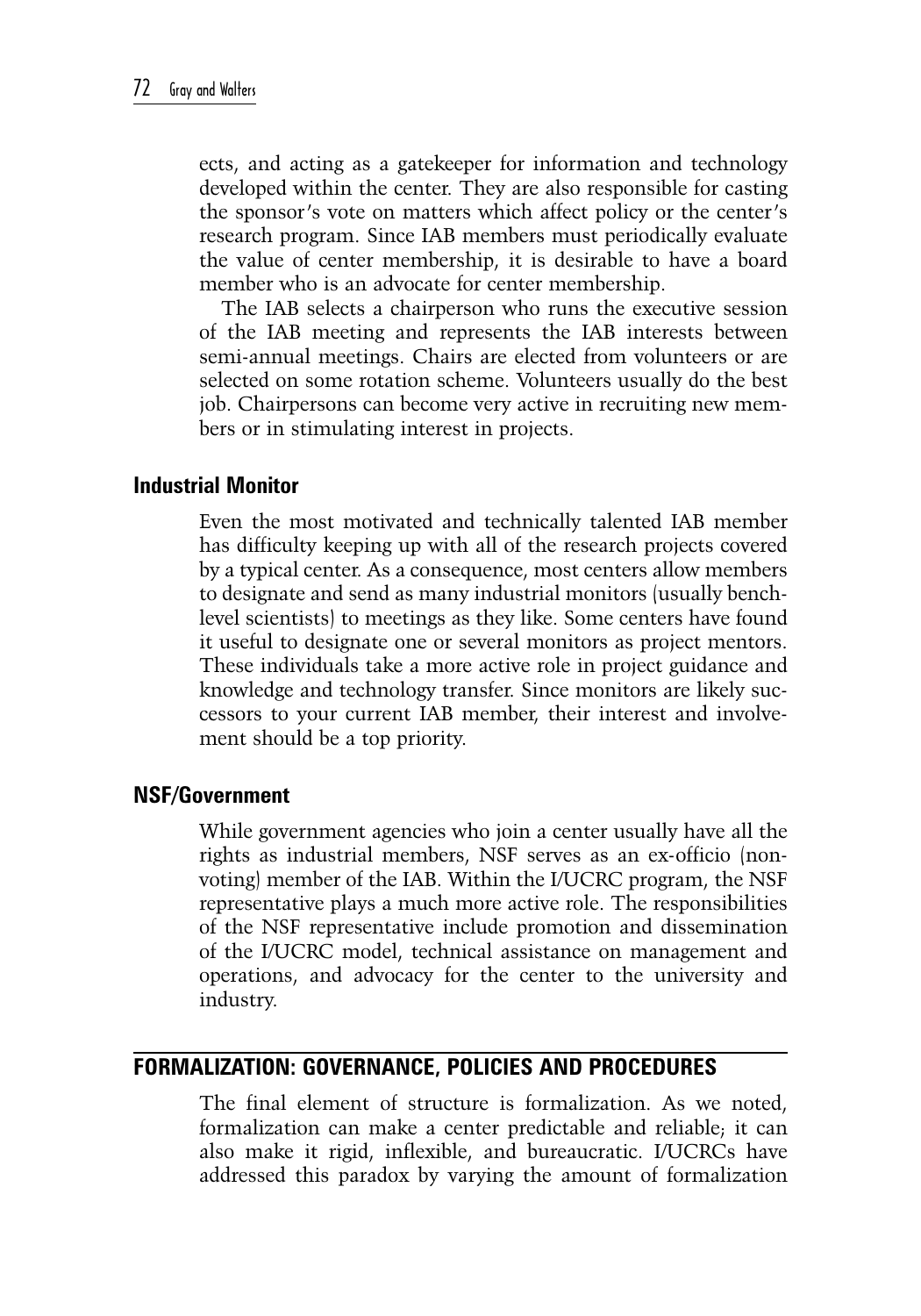by function and job. Specifically, formalization for I/UCRCs typically is high at the university-center interface, high at the sponsor-center interface for some matters (e.g., intellectual property), moderate within the administrative function and low within the research and research linkage functions.

## **University and Center Interface**

Most universities tend to be highly formal, but the degree and type of formality differs across institutions. For instance, state and land grant institutions tend to have a more formal structure than private institutions, and will have detailed rules on issues like extension activities other universities rarely address. Each center must develop an approach to formality which is consistent with that of the host institution.

Most centers have little or no discretion over university policies and procedures that cover personnel appointments, budget, ownership of equipment and facilities, intellectual property, etc. The same is true for individual scientists who participate in a center. Center scientists are also university faculty and must comply with applicable rules governing their appointments.

This does not mean that center researchers inevitably must comply with every university rule and procedure. In order to serve as true boundary-spanning units, faculty and students working in centers must be unfettered by some of the more onerous constraints imposed by the university. In some instances, centers have actually been a vehicle for changing university rules or policies. For instance, many universities have changed or clarified their rules on publication delays in order to accommodate the needs of centers and their sponsors. In other instances, most I/UCRCs have been given significant cost sharing.

Centers can improve their bargaining position in two ways. Centers are more likely to negotiate change in university rules when they report high within the university hierarchy. Since departments and colleges impose their own formalities, the higher a center reports within the university, the more discretion it has. Second, use NSF or other government agency guidelines as a lever within the university. A variety of institutional changes have occurred because NSF required or expects certain policies to be in place.

*"Don't ask for permission, if the person you're asking only has the power to say 'no'."*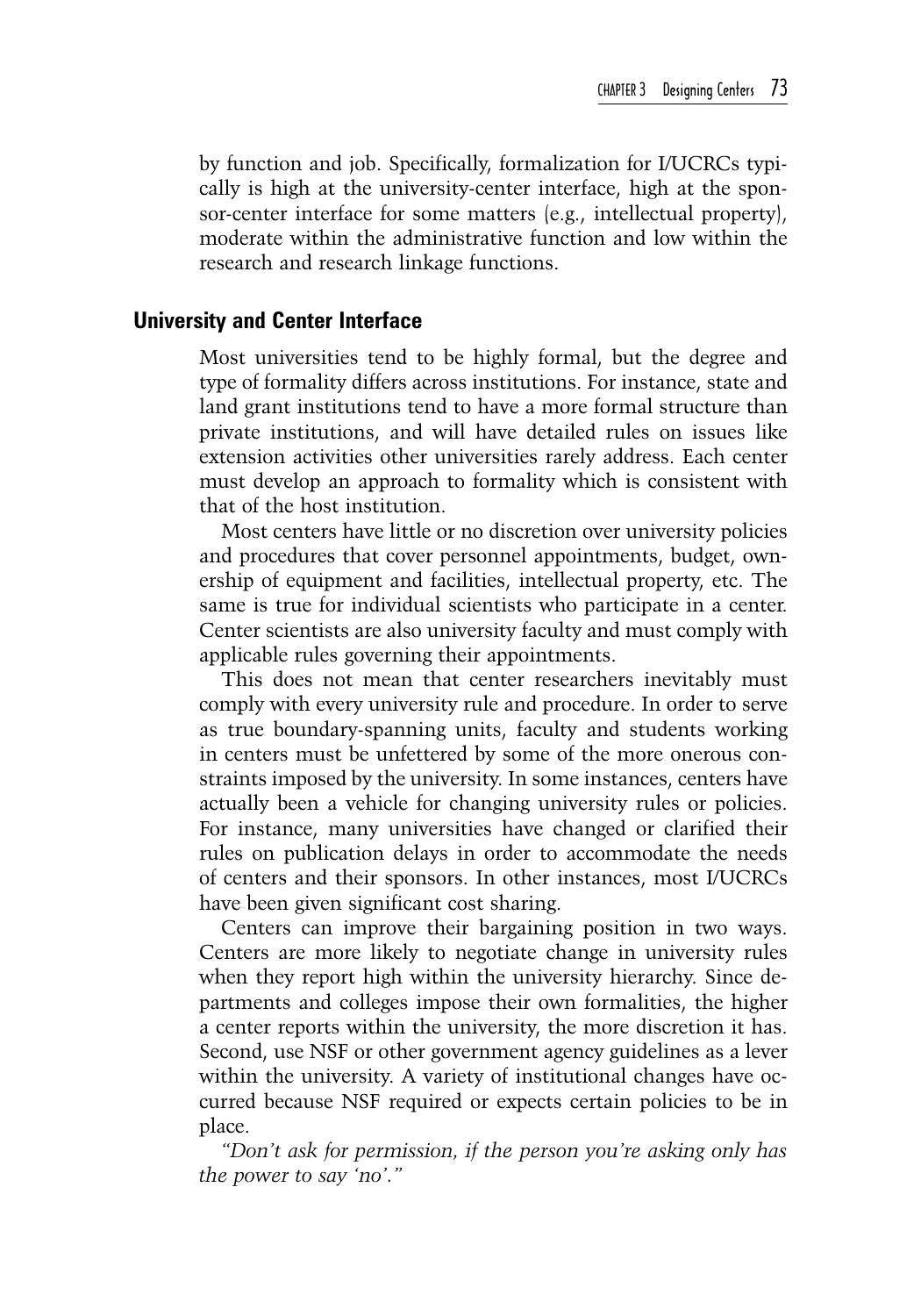# **IAB and Center Interface**

As boundary-spanning organizations, centers require commitments from outside stakeholder groups. Since these commitments involve legally binding transactions such as exchange of money, completion of research projects, hiring of personnel and commitment of resources to projects and the creation and protection of intellectual property, many of these issues must be covered in a very formal, legally binding manner. Government-University-Industry Roundtable (1993) has published guidelines for developing such agreements. Reams (1986) has examined a number of university and industry contractual agreements and has identified 65 issues which can be covered in such a contract (see Appendix 3-1 for a complete list). Fortunately, most I/UCRCs and their sponsors have found it necessary to address only a subset of all of these issues. They get at the heart of center governance and are usually addressed in the Membership Agreement and the Bylaws.

## **Membership Agreement**

The membership agreement is a formal legal contract between the university and industrial sponsor and is signed by officers representing each. Developing this document can be time-consuming because a center must develop a single agreement upon which all parties can agree. While a membership agreement can and should be tailored to the needs of the industrial member involved in a particular center, most membership agreements are similar. Elements covered in a standard I/UCRC Membership Agreement are shown in Figure 3-5; Appendix 3-2 contains a sample membership agreement and Appendix 3-3 shows how one center has used the reverse side of the agreement to re-state benefits of membership. Additional aspects of these agreements are discussed below.

## **Membership Requirements**

Although antitrust concerns related to center membership have all but disappeared since the passage of the National Cooperative Research Act in 1985, centers must avoid limiting or restricting membership arbitrarily. Centers can, however, limit membership to firms incorporated in the U.S. which have significant R&D or manufacturing operations located within the U.S. Centers may want to register as a Cooperative Research Venture with the Department of Commerce. This will provide members additional protection from antitrust concerns.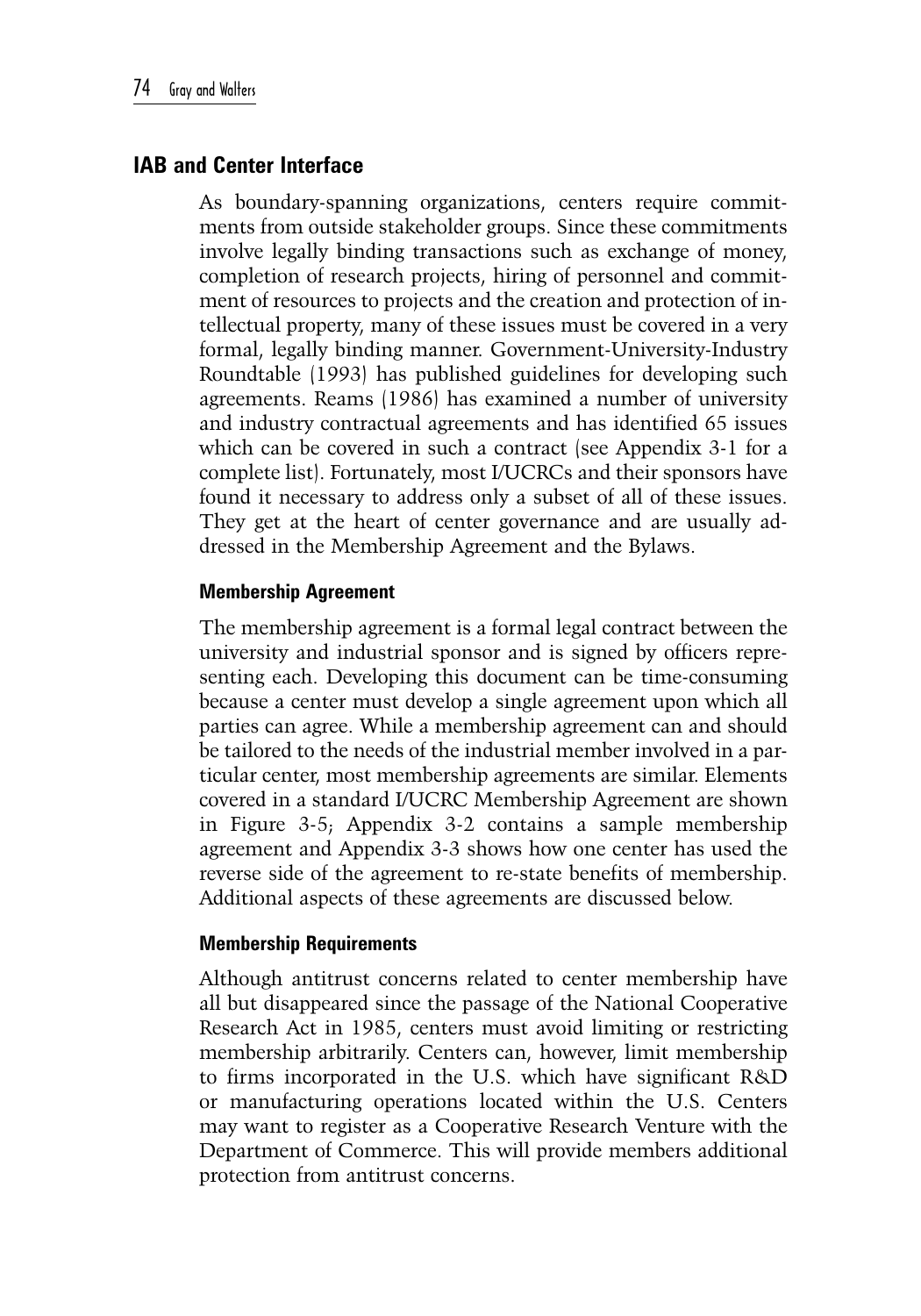#### **Figure 3-5** Elements of typical center membership agreement.

**Parties:** Specifies legal entities signing the agreement.

**Purpose:** Simple statement of the purpose of constituting the center.

**Participants:** Identification of other parties, like the National Science Foundation, involved in the center.

**Membership Requirements:** Criteria organizations must meet to be considered for membership.

**Membership Fees:** Description of the cost of membership, manner of payment and schedule of payment (full or associate membership).

**Length and Terms of Commitment:** Number of years agreement will be in force and conditions for terminating agreement.

**Organization and Operation:** Usually references bylaws for these details.

**IAB Role.** General statement of the role, responsibilities and rights of IAB members (with additional details covered in bylaws).

**Publication Policy:** Description of the procedures for reviewing publications and the circumstances and length of permissible publication delays.

**Intellectual Property Policy:** Description of the ownership and rights to all intellectual property discovered through center research.

**Indemnification:** Each party holds the other harmless.

**Official Signature:** Signatures of designated representatives.

**Membership fees.** Membership in an I/UCRC involves paying a fixed annual membership fee. The average membership fee within the NSF I/UCRC Program is currently \$35,000 per year. Approximately 25 percent of I/UCRCs encourage membership by smaller firms by offering an associate membership at an average \$18,000 per year. Associate members have limited rights (e.g., voting privileges; access to research areas or reports and intellectual property).

New centers should set their fees carefully. In spite of inflation, it's difficult to raise membership fees once a contract has been signed. At least one center has overcome this problem by having periodic fee increases reflected in the membership agreement. (See Chapter 11.)

**Length and term of commitment.** The typical I/UCRC agreement is for three years with a cancellation provision of 90-day notice. This arrangement appears to work. It allows firms which are operating under budgetary uncertainty to make a moral commitment to a center for several years but allows termination of membership if circumstances change. Requiring notice of termination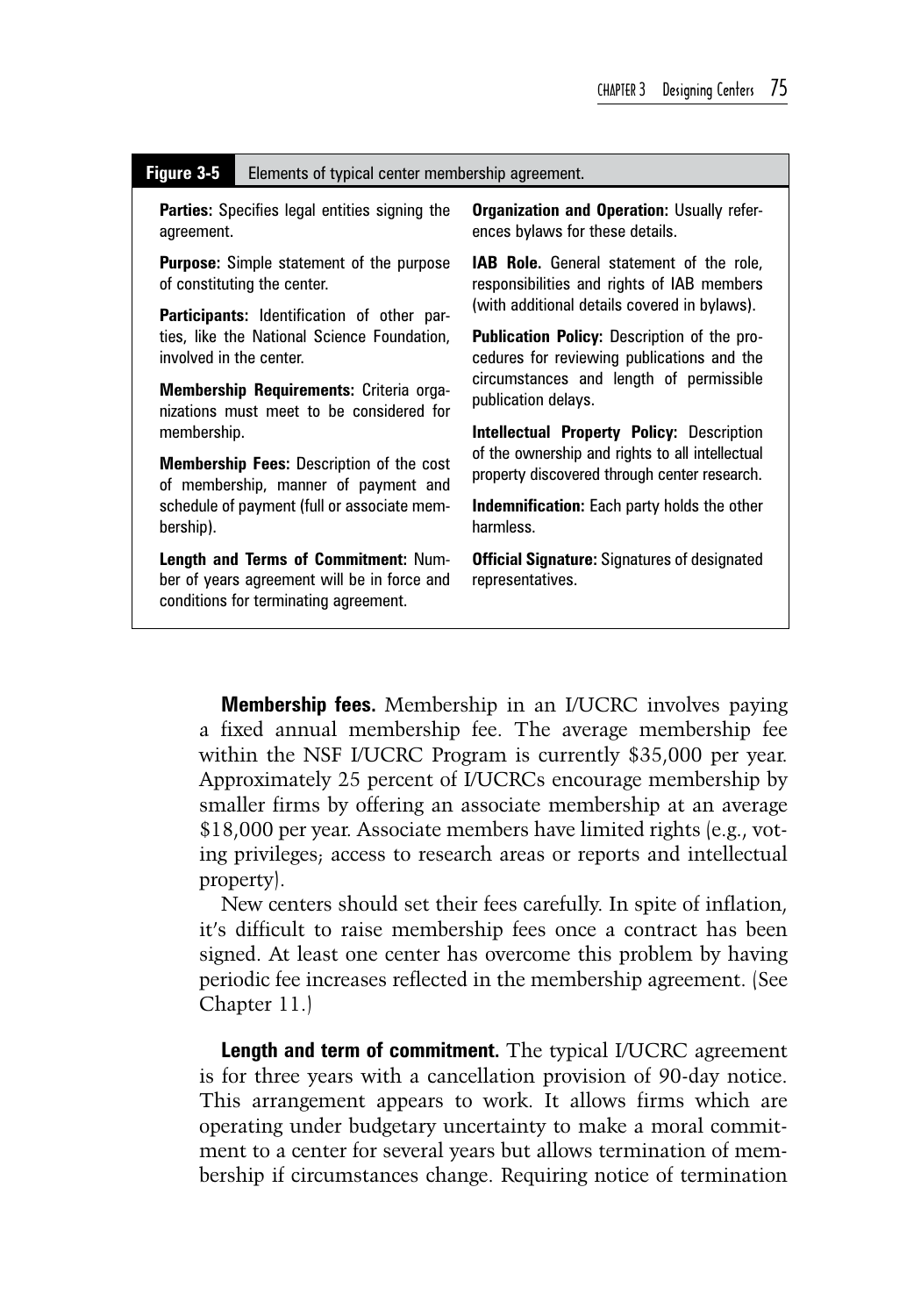of the agreement warns the center that its budget will change for the next fiscal year and gives an opportunity to reverse the decision.

**Publication policy.** Research which results in intellectual property is a relatively small part of a center's total output, yet a great deal of time and effort go into negotiations over publication delays and patents. Although variations exist, all NSF I/UCRCs provide some mechanism for delay of center publications. A typical arrangement allows members to request a 3- to 12-month publication delay in order to permit filing of patent applications (see Figure 3-6). Many centers routinely follow this procedure. If the delayed publication involves a student's thesis or dissertation, the student can complete his or her degree but the thesis is withheld from the library for a limited period. According to our research, few faculty have experienced significant publication delays under this system (Gray and Meyer, 1994).

**Intellectual property issues.** In virtually all I/UCRCs, patents and copyrights belong to the university. NSF waives all patent rights but retains "march in rights<sup>5</sup>" in PL98-620, and industry spon-

| Figure 3-6 | Typical publication procedure in center bylaws.                                                                  |
|------------|------------------------------------------------------------------------------------------------------------------|
|            | 1. Submits copy of center-funded manuscript for review by the IAB prior to<br>publication with an approval form. |
|            | 2. IAB member must request publication delay within 30 days or the manuscript<br>is approved.                    |
|            | 3. To delay publication, the IAB member must ask that a patent disclosure be<br>pursued.                         |
|            | 4. University must file a patent disclosure and pursue patent or license.                                        |
|            | 5. All industry members will be asked to support patent filing cost.                                             |
|            | 6. Only IAB members who agree to support filing cost will retain non-exclusive<br>royalty-free license.          |

5If a patent is granted and is not utilized for a number of years, the government may go to court to determine if it is in the public interest to utilize it. No such action has been initiated in the 24-year history of NSF I/UCRCs.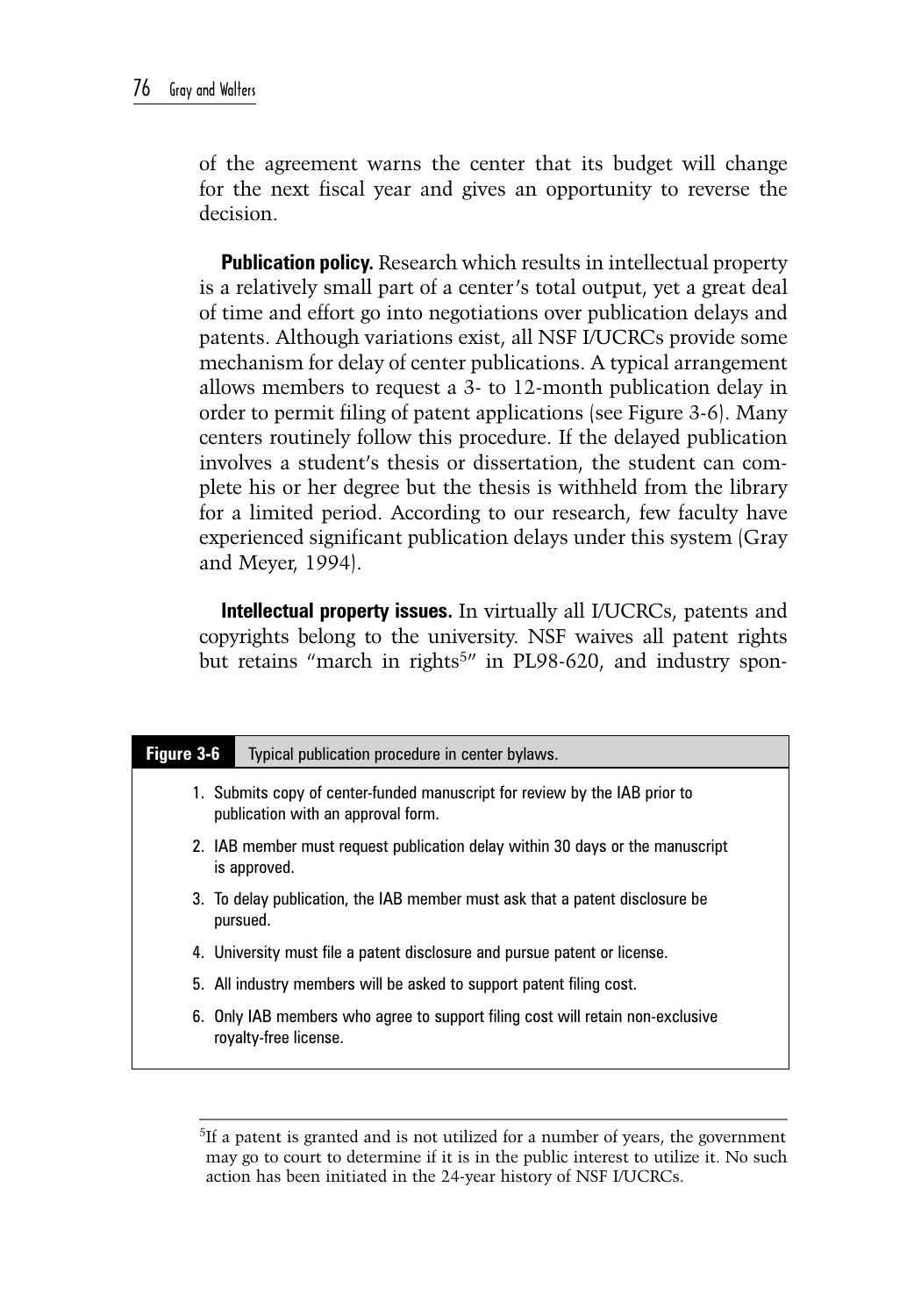sors receive royalty free non-exclusive license to practice and use the invention. Policies vary on who pays for the patenting costs, whether rights are retained if a firm chooses not to share filing costs, and the ability of a sponsor to transfer patents to subsidiaries and non-subsidiaries. Since some IAB members have argued that requiring non-exclusivity of all intellectual property undermines technology transfer (see discussion in Chapter 9) some centers have negotiated mechanisms which allow exclusive but royalty-bearing licensing arrangements under certain circumstances.

## **Bylaws**

Bylaws relieve the membership agreement of important but overly complex procedural details. Bylaws also describe structural or procedural issues which require a fairly high level of formality. The level of detail in the bylaws depends upon the needs and comfort level of the various stakeholders. Some centers and their IAB members prefer to have all major organization and operational issues detailed in the bylaws, others prefer no bylaws, and some want bylaws that address only a few issues and provide much less detail.

As Figure 3-7 illustrates, most I/UCRCs take an intermediate approach by describing all organizational chart functions, mentioning significant operational issues, and providing details only where needed. Significant operational issues include membership rights and privileges, different types of center research and the mechanisms for supporting single or multiple-firm enhancement projects or proprietary contracts, a schedule for required reports and regularly scheduled meetings, and other procedures. The

#### **Figure 3-7** Elements of typical center bylaws.

**Organization:** Where center reports within the university, authority for decisions, descriptions of functions, committees, roles, and research areas projects.

**Categories of Membership:** Rights and privileges of different membership levels.

**Operating procedures:** Schedule, expected reports, meetings (semi-annual, strategic planning), types of research projects, technology transfer mechanisms, center sabbaticals, financial and budgetary guidelines, fees, and rights related to use of equipment and testbeds.

**Appendices:** An organizational chart, a description of the research areas, and calendar of regular events.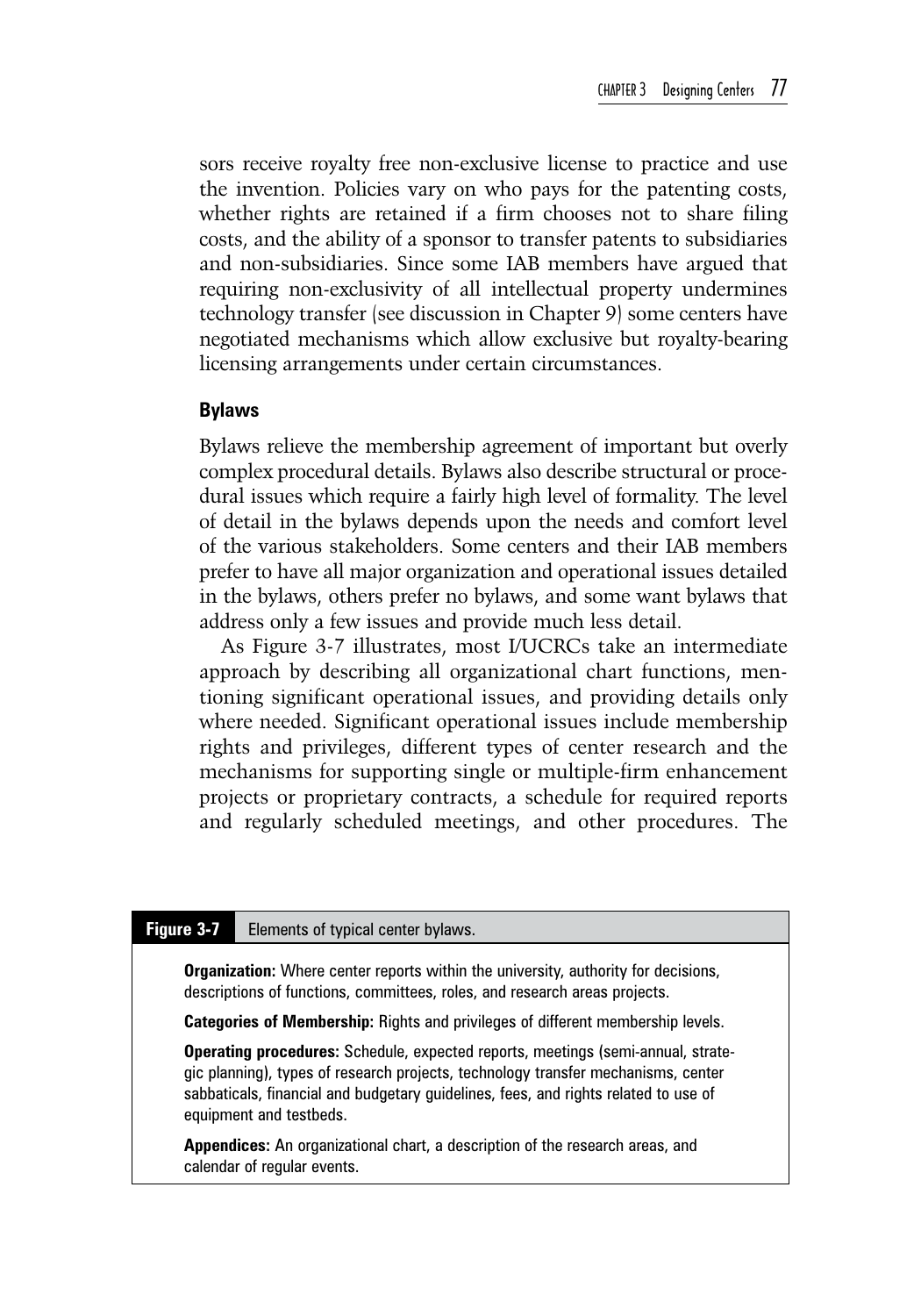bylaws or membership agreement should specify a procedure for amending them.

# **Internal Center Operations**

Centers may be able to take a minimalist approach to explicit formalization of internal operations for at least two reasons: centers tend to be small organizations and have personnel with a high level of professionalism. Nonetheless, all centers must be consistent and predictable with a myriad of complex commitments and transactions. Since functions and activities vary considerably, the challenge is which functions and activities can benefit (and which will not) from formalization and by which mechanisms.

## **Role Descriptions**

Active participation in center tasks by departmental faculty members and managers in industry are critical to the center's success. Unfortunately, it's easy for busy faculty or industry representatives to forget or neglect these responsibilities. Faculty should contribute to recruiting efforts and industrial monitors should transfer technology. When they don't, written role descriptions can be a very effective vehicle for reinforcing specific responsibilities. Descriptions of responsibilities provided in this Chapter may be the starting point for developing these descriptions.

## **Policies and Procedures**

Policies (general guidelines) and procedures (sequential steps for accomplishing work) standardize organizational behavior. They are appropriate for use with at least two kinds of activities: activities which can and should be routinized and made as predictable as possible; activities where there is a proven and effective way—a best practice. They can be informal or understood and still be best practices. Unfortunately, a significant number of centers and staff either never hear or misunderstand when policies and procedures are left undocumented. This is part of the motivation behind this volume. We recommend committing instrumental policies and procedures to writing and publishing them in a center policy and procedures manual. This manual should be widely circulated in an easily accessed notebook. Care should be taken to ensure that the contents be critical to center efficiency and effectiveness, and that they avoid needless bureaucracy. (See Figure 3-8.)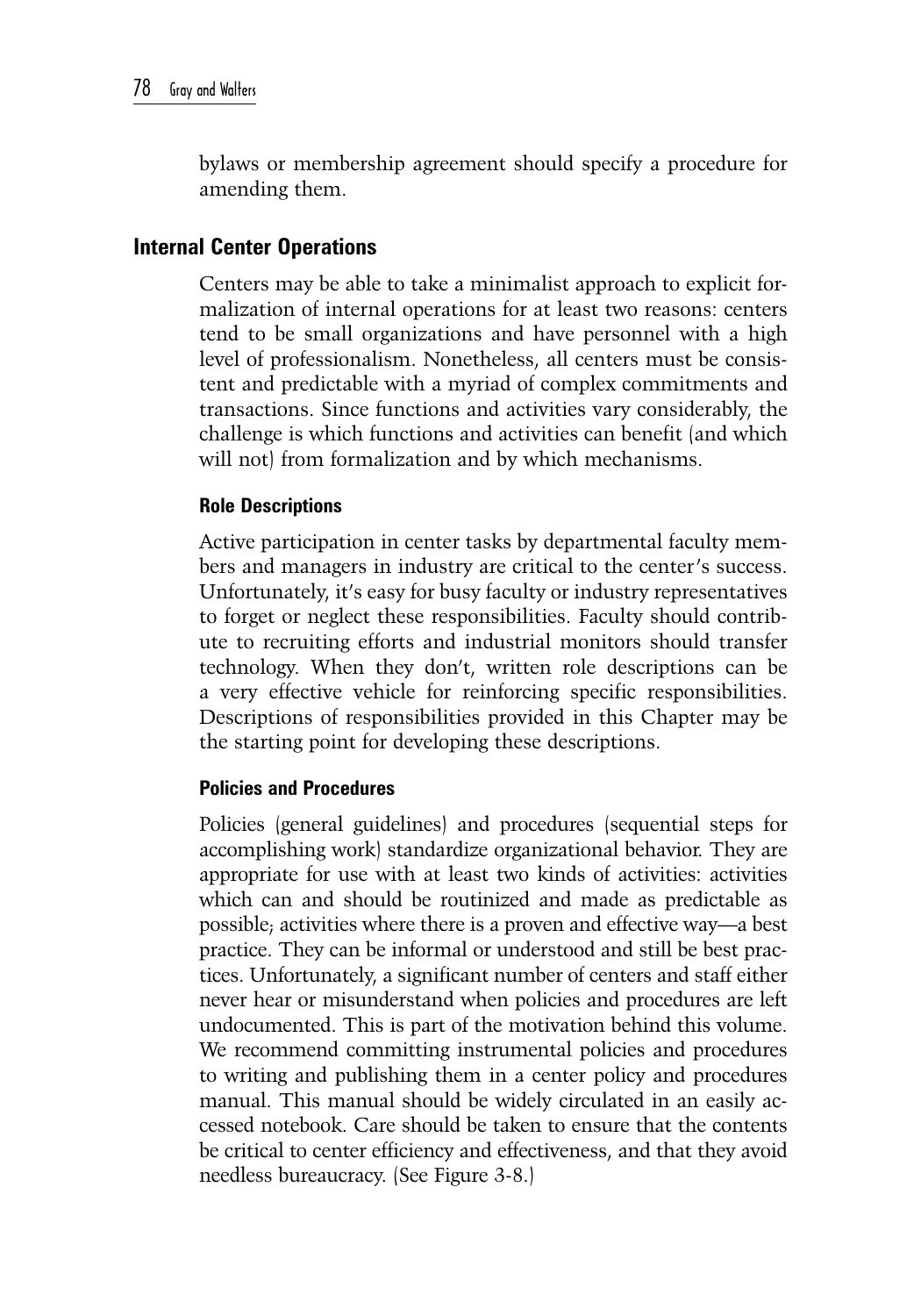#### **Figure 3-8** Suggestions for center policies and procedure manual.

#### **Routine University Procedures**

- Travel Approval
- Changes in Budgets
- Equipment Acquisition
- Release Time Approval

#### **Routine Center Procedures**

- Development of Enhancements and **Contracts**
- **Publication Approval**
- **Patent Disclosure**
- Succession and Appointment of **Directors**
- Record keeping for Research Projects, Research Notebook
- **Programming Language and** Documentation Levels
- **Proposal Submission (format, deadlines,** etc.)
- Reports Preparation (format, deadline, etc.)

#### **I/UCRC Best Practices**

- **Meeting Agenda**
- Soliciting Feedback on Proposals
- **Proposal Screening and Selection**
- Recruitment Protocol

#### **Summary**

For a variety of reasons industry and universities find it difficult to engage in intense and ongoing research cooperation. Fortunately, I/UCRCs can serve as a bridge between actors in these two sectors, opening the doors to meaningful interaction. However, designing organizational bridges between industry and universities, two very different and often conflicting organizations, is a challenging assignment for I/UCRCs. Like their physical counterpart, organizational bridges depend upon their structural integrity. In this chapter we've tried to provide the reader with a blueprint and some contingency for developing and implementing a sound infrastructure for cooperative research.

The I/UCRC prototype is a relatively simple yet organic structure. Its success depends upon responsive and appropriately coordinated administrative, research, and external linkage functions, fulfilling many roles and decision-making systems tailored to local circumstances.

In spite of the fact that we've presented a prototype structure, it's worth reminding our readers that the most important rule of organizational design is structure and must be tailored to local circumstances. Clearly, the reader is encouraged to take our recommendations and "reinvent" our prototype. If this is the case, why even offer a prototype? There are several reasons. First, and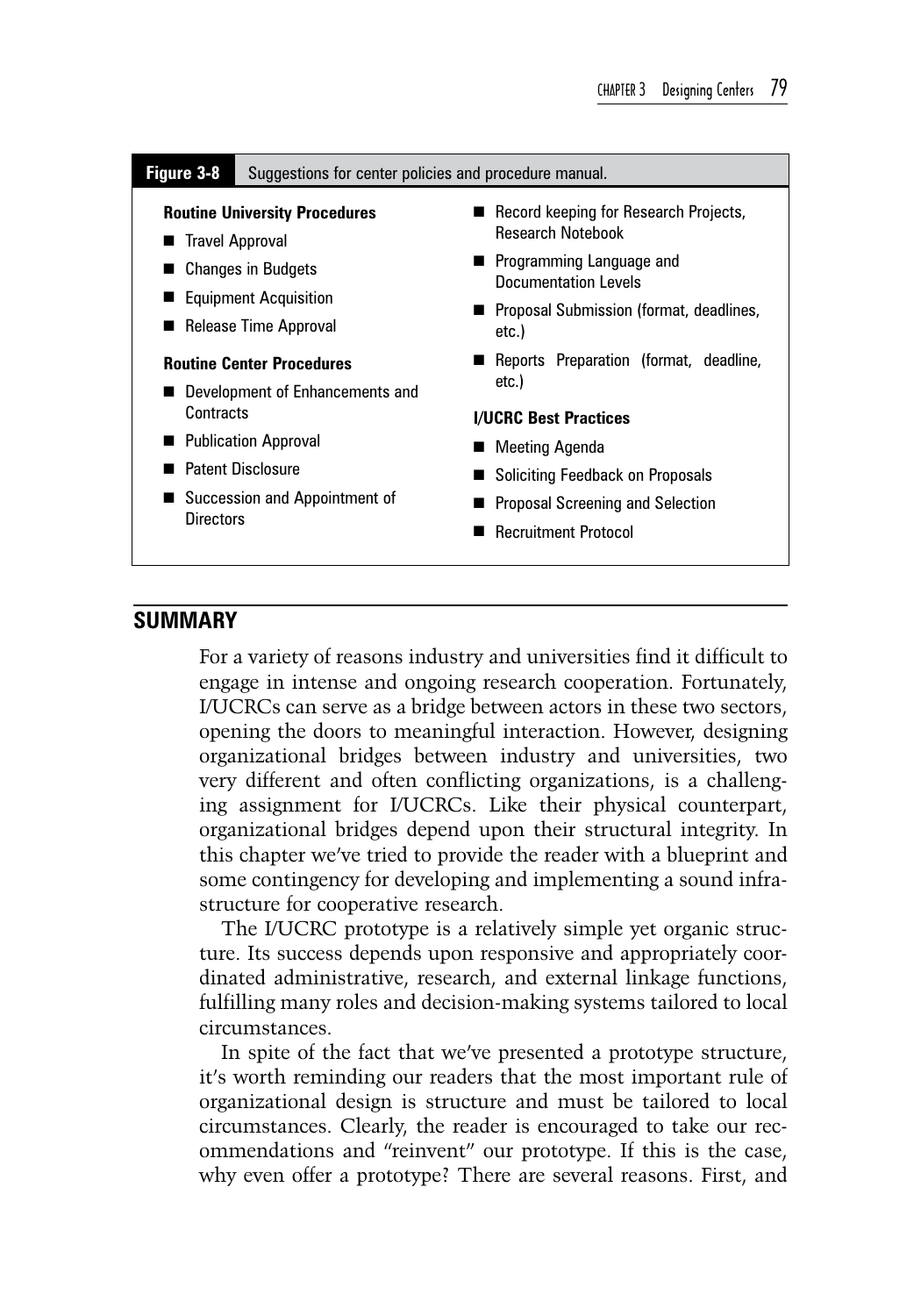most importantly, most universities will confront similar circumstances and the I/UCRC model has been successfully replicated over and over. Over 75 universities, at last count. Clearly, the core features of the model are both robust and effective. In addition, this model provides a good foundation for creating more complex and sophisticated structures. We discuss structural variations on the basic I/UCRC model in Chapter 11.

## **References**

- Government-University-Industry Research Roundtable. *Intellectual Property Rights in Industry- Sponsored University Research*, Washington, D.C.: National Academy of Sciences, 1993.
- Gray, D. O., and Gidley, T. *Evaluation of the NSF University-Industry Cooperative Research Centers: Descriptive and Correlative Findings* (No. P.T. 34,04 K.W. 1000000 0600000). Washington, DC: National Science Foundation, 1987.
- Gray, D. O., Johnson, E. C., and Gidley, T. R. Industry-University Projects and Centers: An Empirical Comparison of Two Federally-Funded Models of Cooperative Science. *Evaluation Review, 10*, 776-793, 1986.
- Gray, D. O., and Meyer, D. C. *National Science Foundation Industry-University Cooperative Research Centers: 1993-94 Process Outcome Survey Results*, Raleigh, NC: Department of Psychology, North Carolina State University, 1994.
- Gray, D. O., Stewart, M., Gidley, T. R., and Blakley, C. *Self-Sustaining Industry-University Centers: Is There Life After NSF Funding.*  Washington, D.C., National Science Foundation, 1991.
- Hall, R. H. *Organizations: Structure and process*. Englewood Cliffs, NJ: Prentice-Hall, 1997.
- Matthews, J. and Norgaard, R. *"Managing the Partnerships Between Higher Education and Industry."* Boulder, CO: National Center for Higher Education Management Systems, 1984.
- Reams, B. S. *University-Industry Research Partnerships: The Major Legal Issues in Research and Development Agreements*. Westport, CT: Quorum Books, 1986.
- Robbins, S. P. *Organization Theory: Structure, Design, and Applications* (3rd. ed.). Englewood Cliffs: Prentice Hall, 1990.
- Tornatzky, L. G., and Fleischer, M. F. *The Processes of Technological Innovation*. Lexington, MA: D.C. Heath, 1990.
- Walters, S.G. *Special Briefing, the Interfunctional Management Program*, 1971-1987, Graduate School of Management, Rutgers University, Newark, NJ, 1987.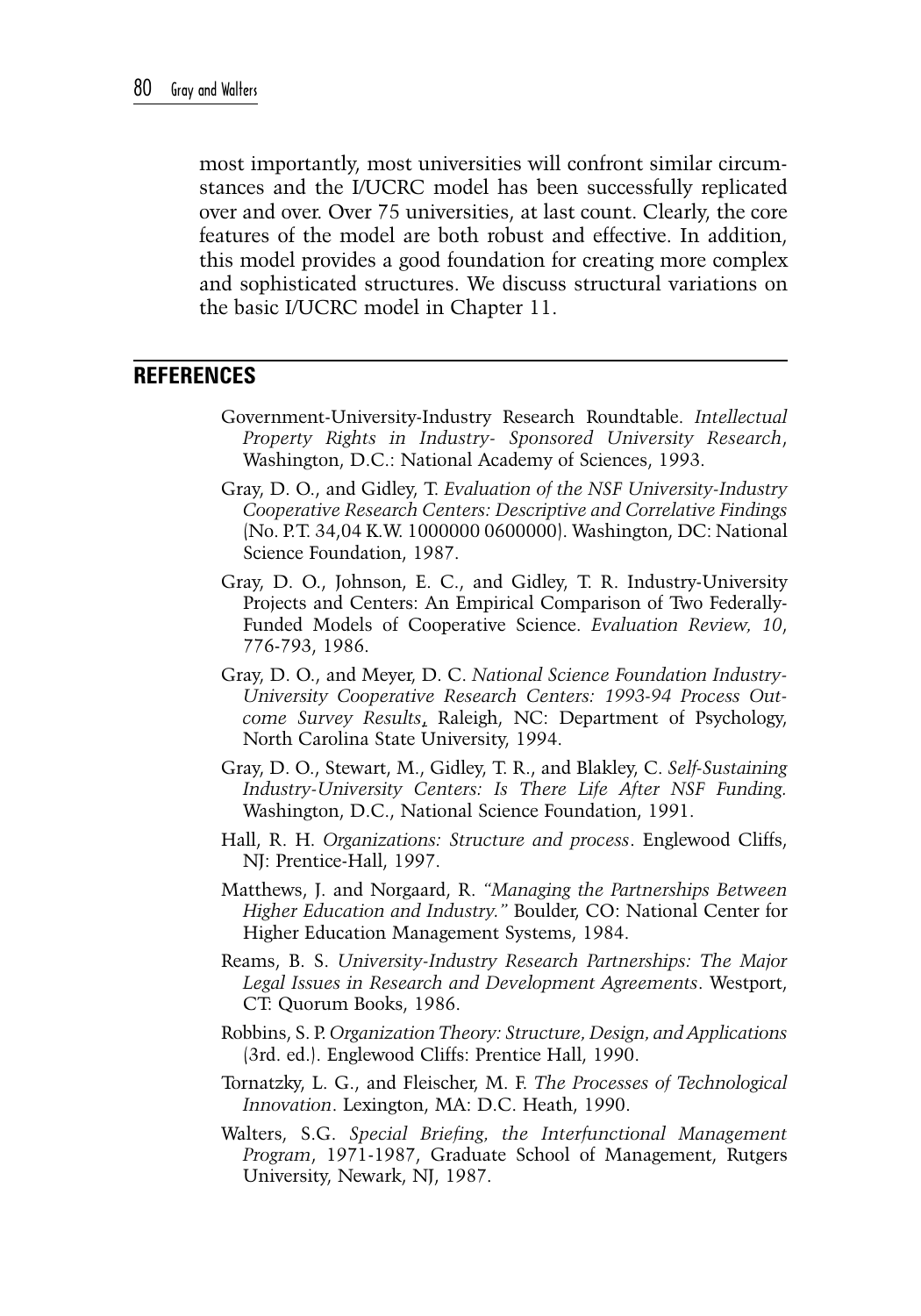# **Appendix 3-1**

# **Issues Addressed in Typical Industry-University Legal Agreements**<sup>6</sup>

- 1. Number of projects.
- 2. Administrative structure of projects.
- 3. Time period of agreement.
- 4. Provision for continuation of agreement.
- 5. Extension of projects if contracts are not continued.
- 6. Method of selection and approval of projects.
- 7. Ratio of basic research to applied research.
- 8. Provisions for interaction between scientists.
- 9. Independent review of research projects.
- 10. Formula for adjustment of corporate funding for inflation or deflation.
- 11. Title to equipment purchased with sponsor's funds.
- 12. Publication restrictions on university researcher.
- 13. Ownership of patents and technical developments.
- 14. Protection provided for university proprietary information.
- 15. Protection provided for sponsors proprietary information.
- 16. Obligation of sponsor to commercialize research results.
- 17. Sponsor to monitor research for patentable and novel inventions.
- 18. Prompt reporting and filing for patentability by sponsor.
- 19. Prompt reporting of possible results by university sponsor.
- 20. Who files for patent.
- 21. Who files for foreign patents.
- 22. Who pays cost of patent filings and prosecution.
- 23. Is prosecution beyond patent office rejection required.
- 24. May university use independent patent counsel.
- 25. Royalty to university adjusted, based on contribution of sponsor.
- 26. University to provide records for patent application.
- 27. University to assure title to all technical developments.
- 28. University waiver of patent claim against sponsor.
- 29. Individual inventor waiver of patent claim against sponsor.
- 30. Indemnification clause for claims arising from patent claims.
- 31. University agrees to grant licenses to sponsor.
- 32. Exclusive license on patentable inventions to sponsor.
- 33. Licenses on non-patentable technical developments to sponsor.

<sup>6</sup>Adapted from Reams, 1986.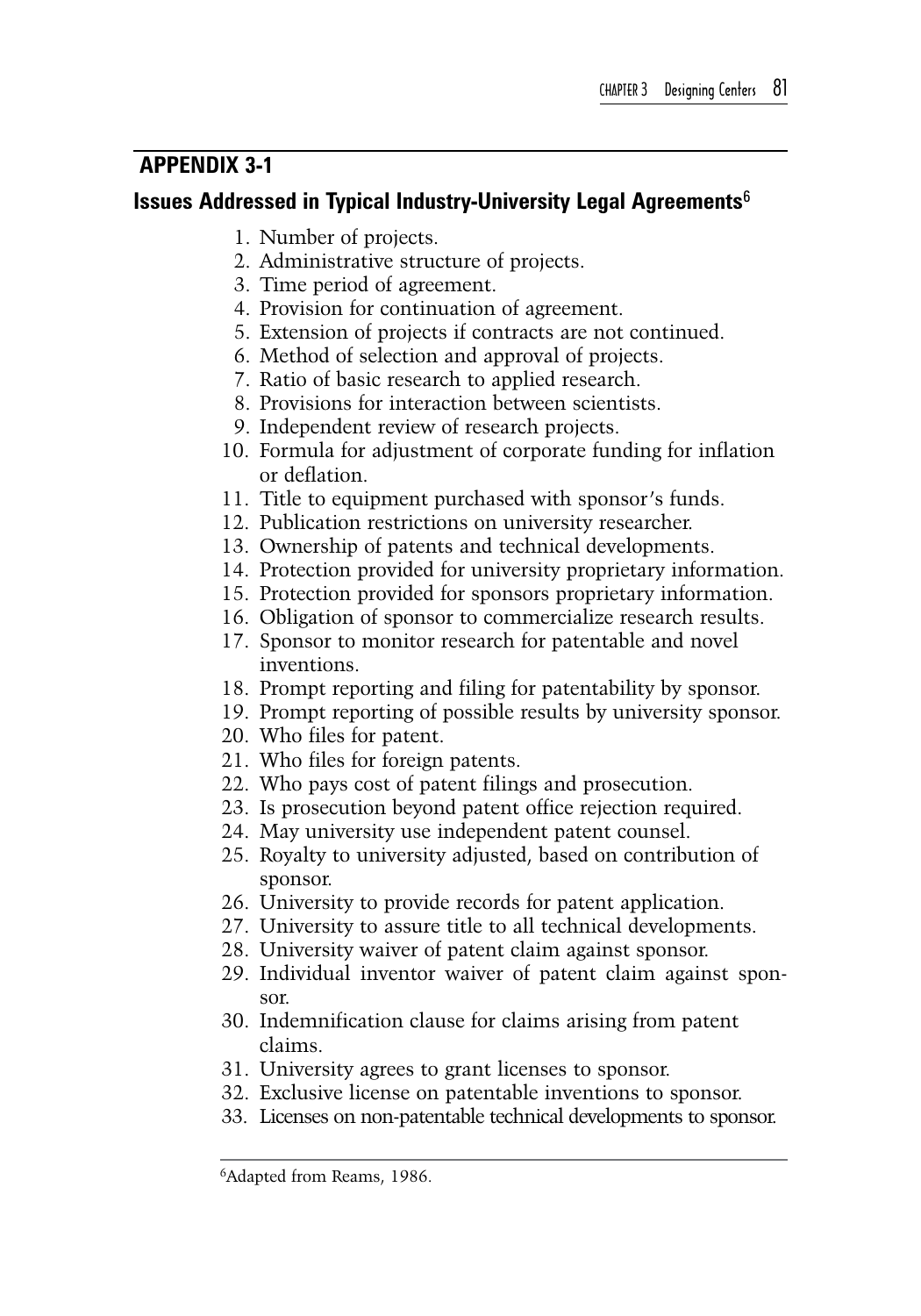- 34. Licensing of non-program patents by university to sponsor.
- 35. Licensing requirements specified in agreement.
- 36. Reasonable attempt to be made by sponsor to market research results.
- 37. If reasonable attempt not made by sponsor to market results, the non-exclusive sublicense results.
- 38. Industry sponsor required to submit marketability schedule during period of exclusive license.
- 39. Sponsor permitted to sublicense.
- 40. Royalty payments by sponsor to university.
- 41. If no royalty rate agreement, arbitration is provided.
- 42. Law to be applied to agreement.
- 43. Action to be taken in event of infringement.
- 44. Who may sue infringer?
- 45. Infringement suit cost recovery.
- 46. Has university right of approval prior to sponsor bringing suit?
- 47. University may assign title to sponsor bringing suit.
- 48. Right of university to license elsewhere if sponsor does not elect to license.
- 49. Termination of agreement for breach or default.
- 50. Termination for insolvency of a party.
- 51. Patent and license rights survive termination of agreement.
- 52. Indemnification of university by sponsor for liability arising from use of products.
- 53. University warrants sufficient insurance and workers' compensation for its employees.
- 54. Sponsor to hold university harmless for sponsor's employees injured at university.
- 55. Assignment of rights and obligations by either party.
- 56. May university subcontract.
- 57. Use of university or sponsor's name with publicity.
- 58. Research participant non-disclosure agreement.
- 59. Distribution of product by university for research only.
- 60. Third-party competitor distributes similar product, significantly affecting sponsor's business, then royalty payment to university may cease.
- 61. Repayment of sponsor's costs required at termination of agreement.
- 62. Provision for alternative funding to university.
- 63. Contract funding stated.
- 64. Designated director of research or principal investigator.
- 65. Provision for resolution of disputes.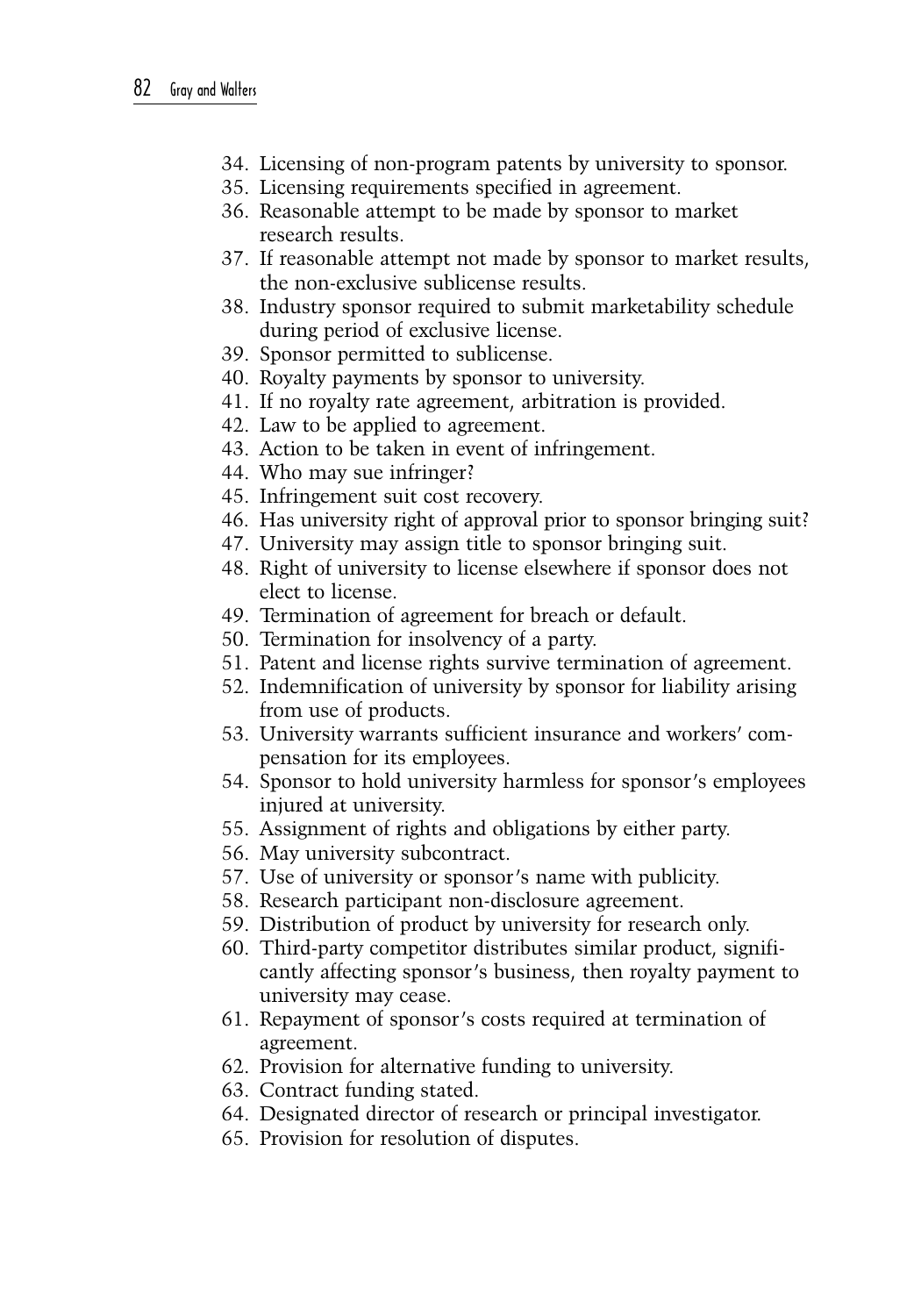# **Appendix 3-2 Sample I/UCRC Membership Agreement.**

Industry/University Cooperative Research Center for \_\_\_\_\_\_\_\_

This agreement is made this  $\frac{19}{19}$  day of  $\frac{19}{19}$ by and between The University of \_\_\_\_\_\_\_\_\_\_ (hereinafter called "UNIVERSITY") and  $\qquad$  (hereinafter called "COMPANY").

WHEREAS, the parties to this Agreement intend to join together in a cooperative effort to support a Industry/University Cooperative Research Center for called "CENTER") at the UNIVERSITY to maintain a mechanism whereby the UNIVERSITY environment can be used to perform research to

The parties hereby agree to the following terms and conditions:

A. CENTER will be operated by certain faculty, staff and students at the UNIVERSITY. For the first four years the CENTER will be supported jointly by industrial firms, federal laboratories, the National Science Foundation (NSF), the state and the UNIVERSITY.

B. Any COMPANY, Federal Research and Development organization, or any Government-owned Contractor Operated laboratory may become a sponsor of the CENTER, consistent with applicable state and federal laws and statutes. Federal Research and Development organizations and Government-owned Contractor Operated laboratories may become sponsors of the CENTER on terms and conditions other than those in this agreement upon approval by UNIVERSITY and two-thirds of the Industrial Advisory Board.

C. COMPANY agrees to contribute \$ annually in support of the CENTER and thereby becomes a sponsor. Payment of these membership fees shall be made to the University of as a lump sum effective \_\_\_\_\_\_, or in four equal quarterly installments on \_\_\_\_\_, \_\_\_\_\_, \_\_\_\_\_, and \_\_\_\_\_ of each year of sponsorship. Checks from COMPANY should be mailed to and made payable to

Because research of the type to be done by CENTER takes time and research results may not be obvious immediately, COMPANY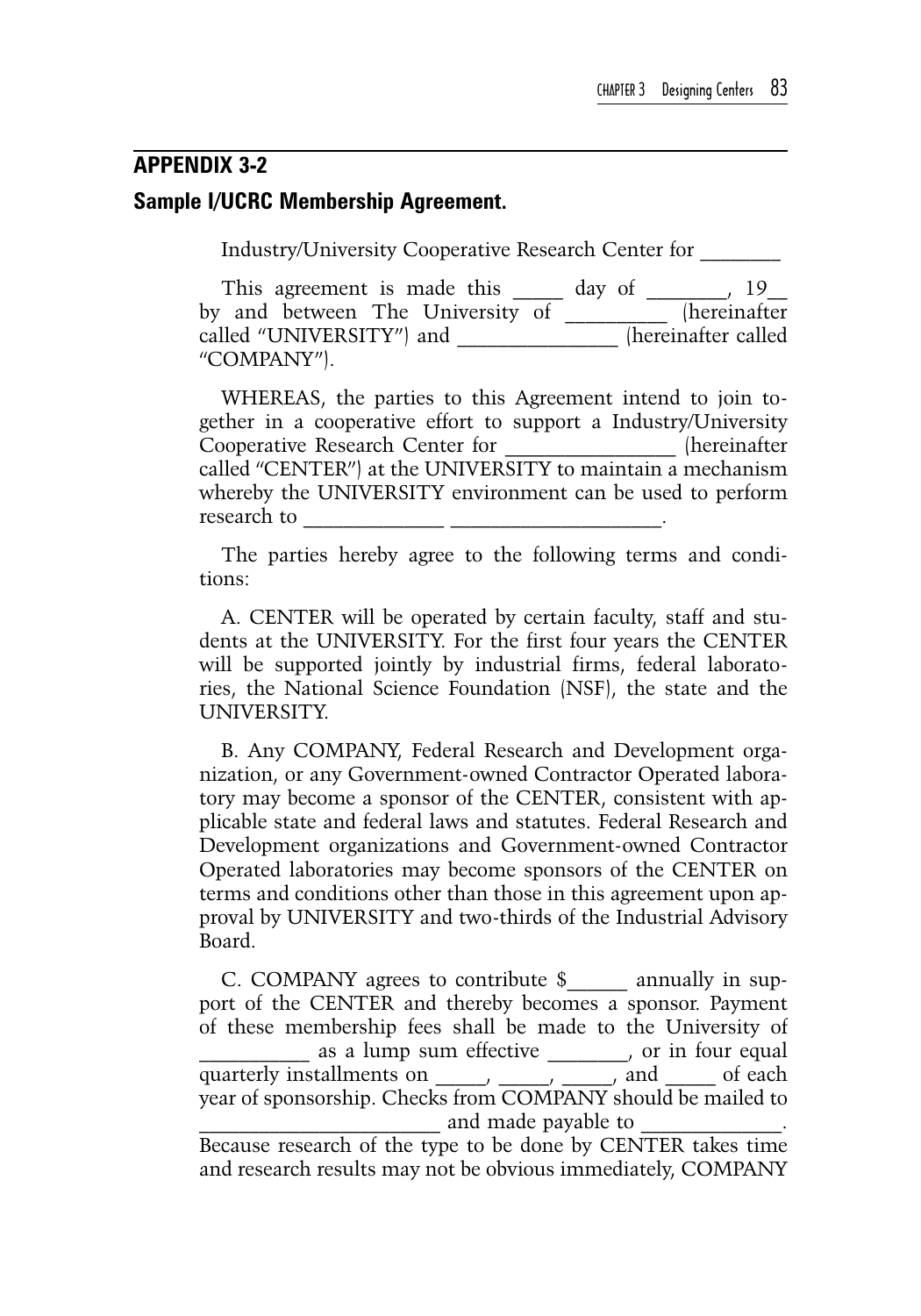should join CENTER with the intention of remaining a fee paying member for at least two years. However, COMPANY may terminate this Agreement by giving UNIVERSITY 90 days written notice prior to the termination date.

UNIVERSITY agrees to contribute indirect charges related to the membership of industrial and federal members of the CENTER. The results of CENTER research will be made equally available to all sponsoring companies. Ownership of patents and copyrights that result from CENTER research will remain with UNIVERSITY, as per the terms of this Agreement.

D. The organization and operation of CENTER will be specified by CENTER bylaws that will be adopted at the first Industrial Advisory Board meeting. The bylaws, when adopted, will become part of the Agreement.

E. There will be an Industrial Advisory Board composed of one representative from each member. This board makes recommendations on (a) the research projects to be carried out by CENTER, (b) the apportionment of resources to these research projects, and (c) changes in the bylaws. The operation of this board is specified in the bylaws.

F. UNIVERSITY reserves the right to publish in scientific or engineering journals the results of any research performed by CENTER. COMPANY, however, shall have the opportunity to review any paper or presentation containing results of the research program of CENTER prior to publication of the paper, and shall have the right to request a delay in publication for a period not to exceed one (1) year from the date of submission to COMPANY, for proprietary reasons, provided that COMPANY makes a written request and justification for such delay within sixty (60) days from the date the proposed publication is submitted by certified mail to COMPANY.

G. All patents derived from inventions conceived or first actually reduced to practice in the course of research conducted by the CENTER shall belong to UNIVERSITY. UNIVERSITY, pursuant to chapter 18 of title 35 of the United States Code, commonly called the Bayh-Dole Act, will have ownership of all patents developed from this work, subject to "march-in" rights as set forth in this Act. COMPANIES that were sponsors at the time of disclosure and wish to exercise rights to a royalty-free license agree to pay for the costs of patent application. UNIVERSITY agrees that